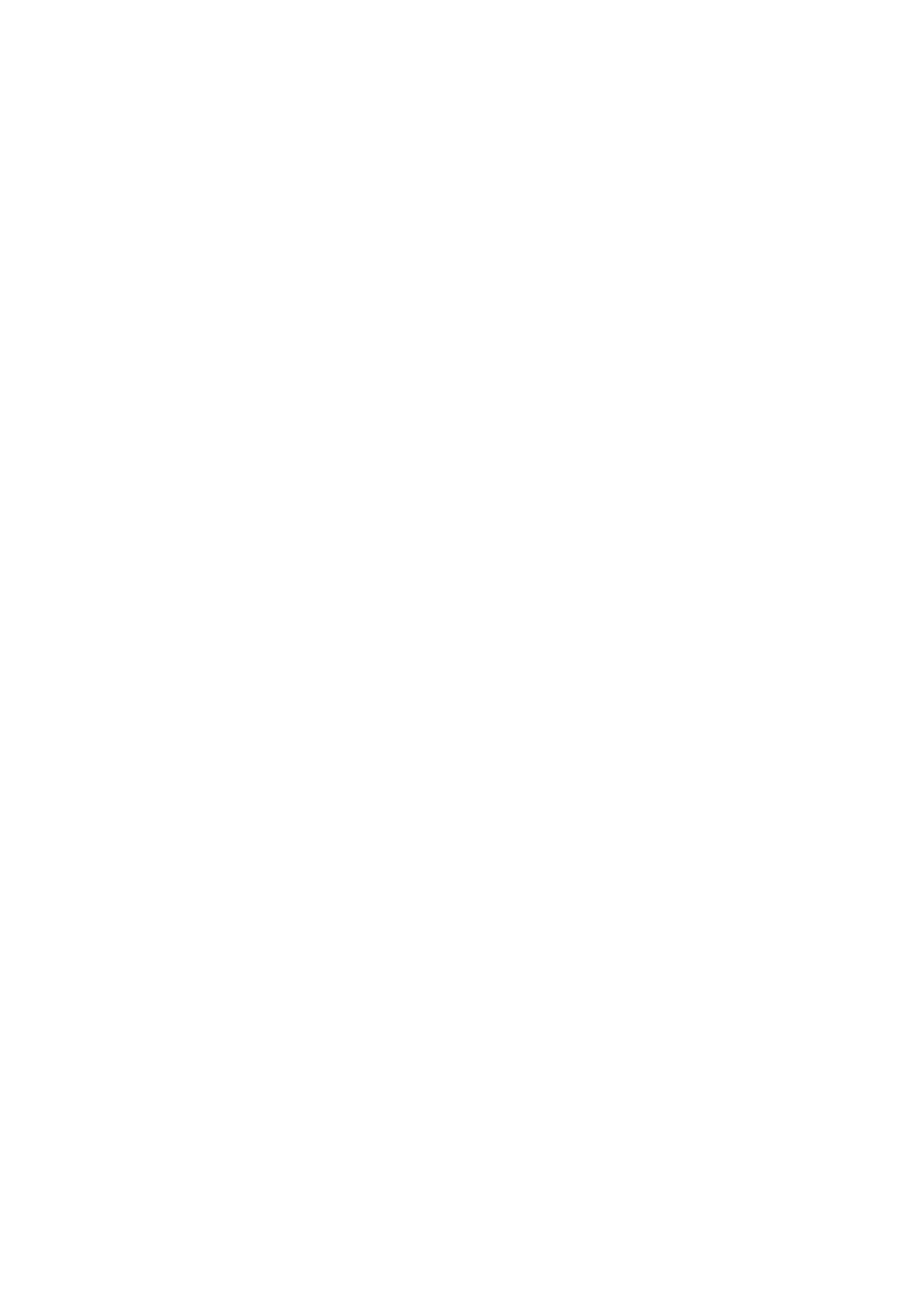## **Her Majesty's Prison and Probation Service framework document**

April 2017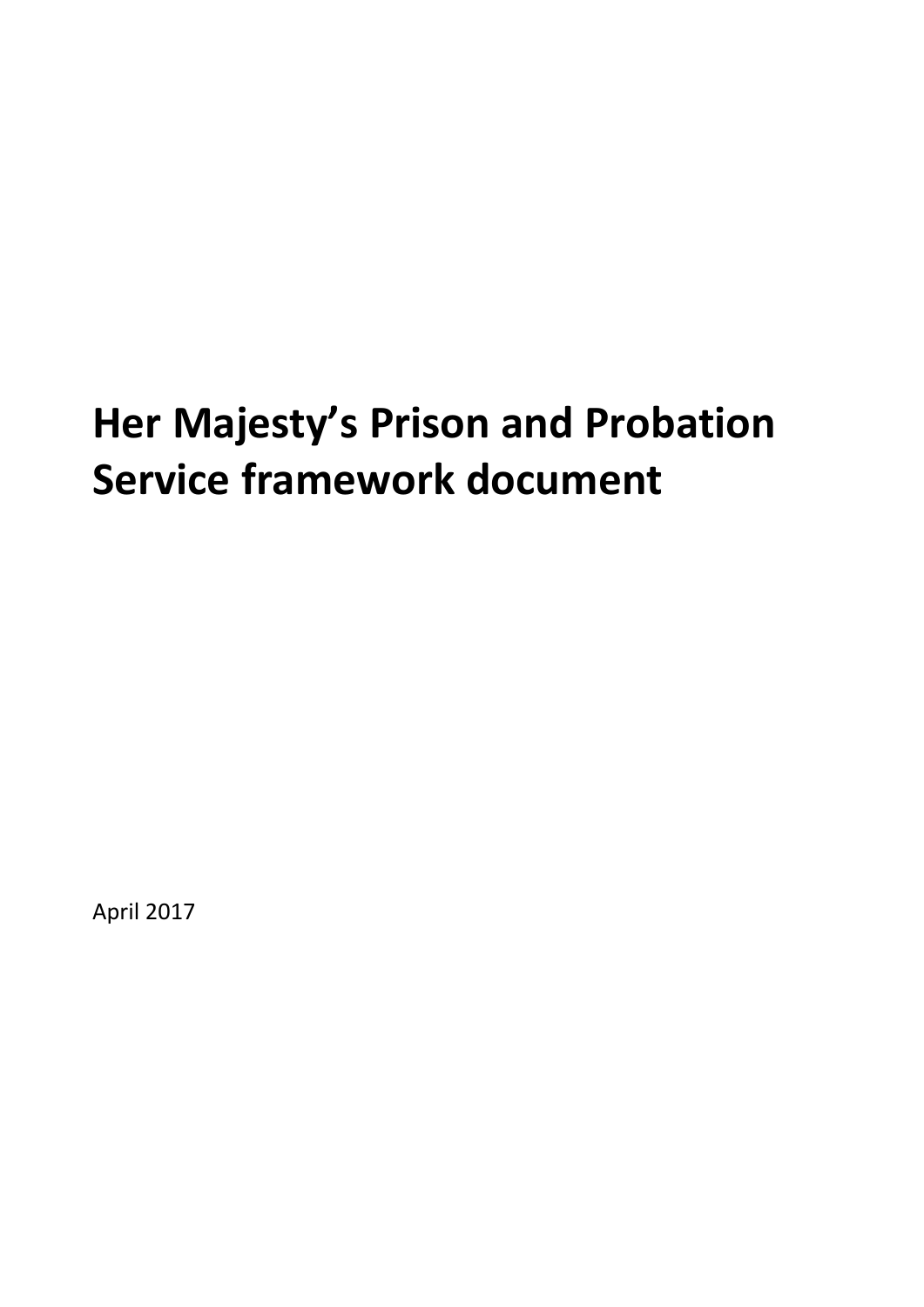

#### **© Crown copyright 2017**

This publication is licensed under the terms of the Open Government Licence v3.0 except where otherwise stated. To view this licence, visi[t nationalarchives.gov.uk/doc/open-government-licence/version/3](http://nationalarchives.gov.uk/doc/open-government-licence/version/3/) or write to the Information Policy Team, The National Archives, Kew, London TW9 4DU, or email: [psi@nationalarchives.gsi.gov.uk.](mailto:psi@nationalarchives.gsi.gov.uk)

Where we have identified any third party copyright information you will need to obtain permission from the copyright holders concerned.

This publication is available a[t www.gov.uk/government/publications](http://www.gov.uk/government/publications)

Any enquiries regarding this publication should be sent to us at: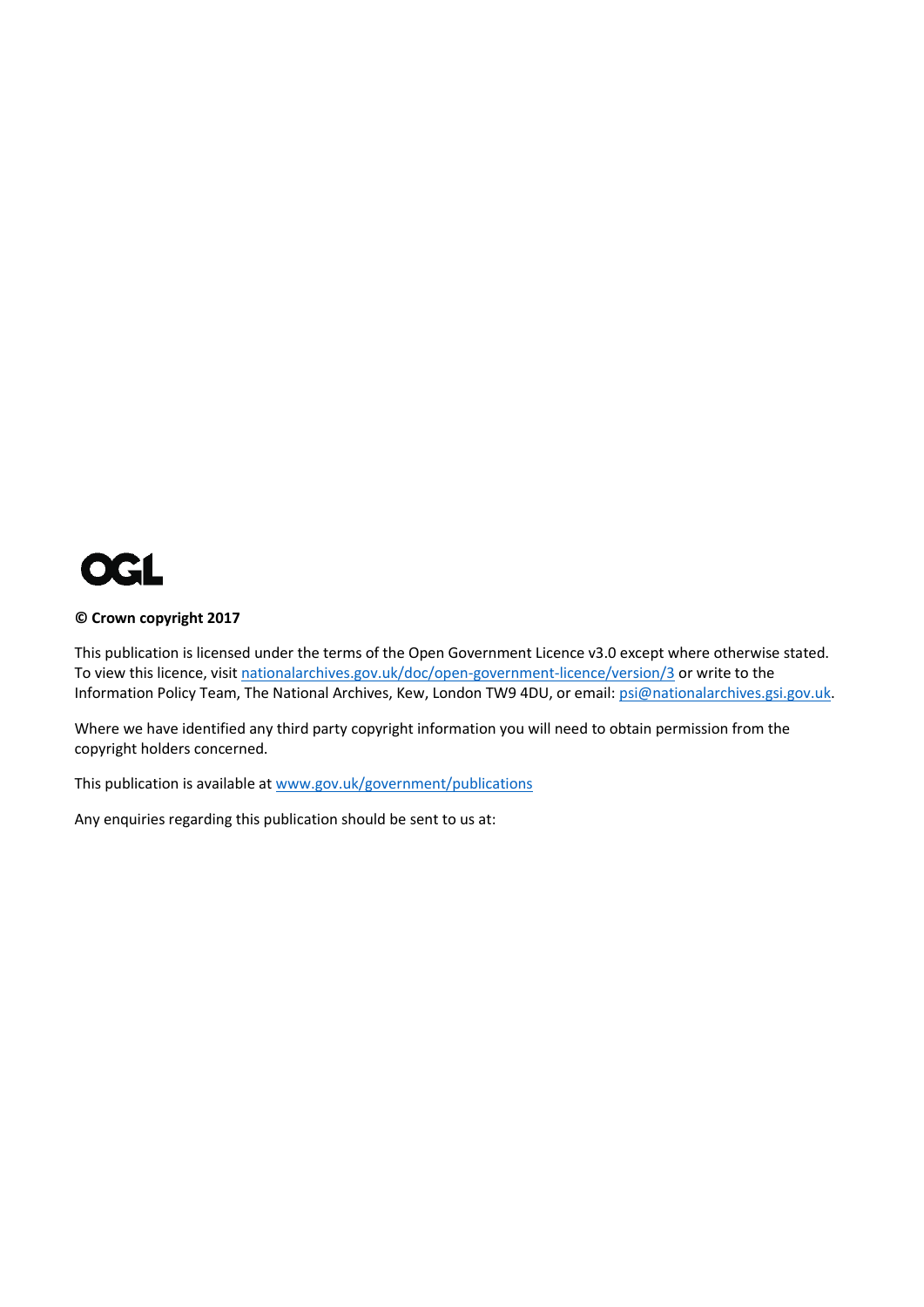## **Contents**

| 3 Roles, responsibilities, governance and ministerial responsibilities6       |  |
|-------------------------------------------------------------------------------|--|
|                                                                               |  |
|                                                                               |  |
|                                                                               |  |
|                                                                               |  |
|                                                                               |  |
| Annex - Compliance with government-wide corporate guidance and instructions27 |  |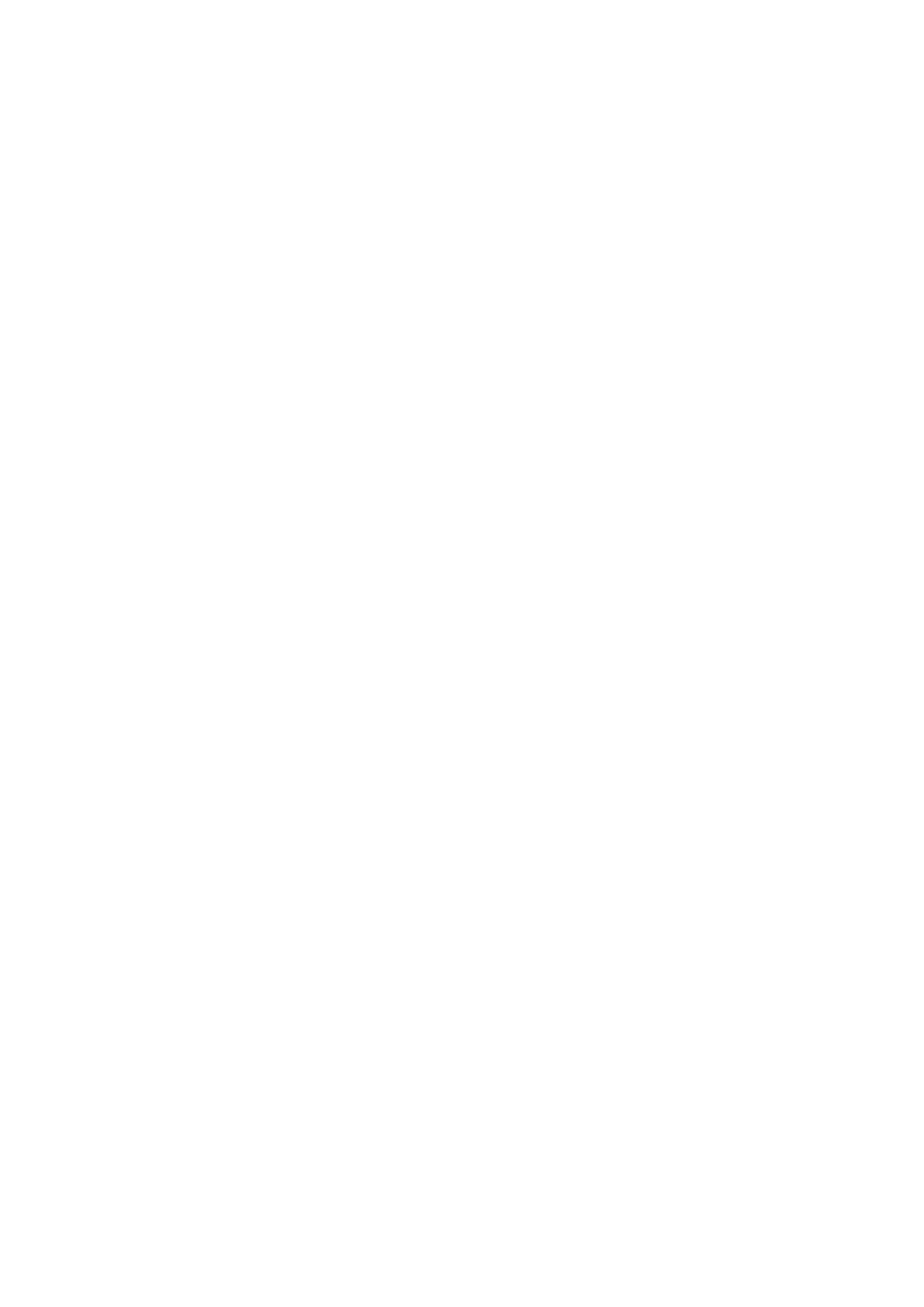## <span id="page-6-0"></span>**1 Introduction**

### **1.1**

Her Majesty's Prison and Probation Service ("The Agency") is an executive agency of the Ministry of Justice (MoJ).

### **1.2**

The Agency has responsibility, on behalf of the Secretary of State for Justice ("the Secretary of State"), for delivering the orders of the courts by providing for England and Wales public sector prison, probation and youth custody services, managing the provision of private sector prison, probation and youth justice services, providing information to victims and for ensuring the whole system is lined-up and focussed on reforming the men, women and young people we work with $1$ .

### **1.3**

This framework document sets out the arrangements for the governance, accountability, financing, staffing and operation of the Agency, agreed between the Secretary of State and the Chief Executive of the Agency ('the Chief Executive'), and approved by the Chief Secretary to the Treasury.

### **1.4**

The MoJ is implementing a functional leadership model to join-up and share professional, corporate services across the department. This framework document reflects that model.

### **1.5**

This framework document will be reviewed formally every three years under arrangements agreed between the Secretary of State and the Chief Executive, but can be reviewed at any other time if they so wish.

### **1.6**

 $\overline{a}$ 

Any amendments to this framework document must be agreed by the Secretary of State and the Chief Executive, and by Her Majesty's Treasury (HMT).

 $1$  The principal statutes for Prisons and Probation are the Prison Act 1952, Criminal Justice and Court Services Act

<sup>2000,</sup> Criminal Justice Act 2003, Offender Management Act 2007 and the Offender Rehabilitation Act 2014. The Prison and Courts Bill is being debated by parliament and once law will form one of the key statues for prisons.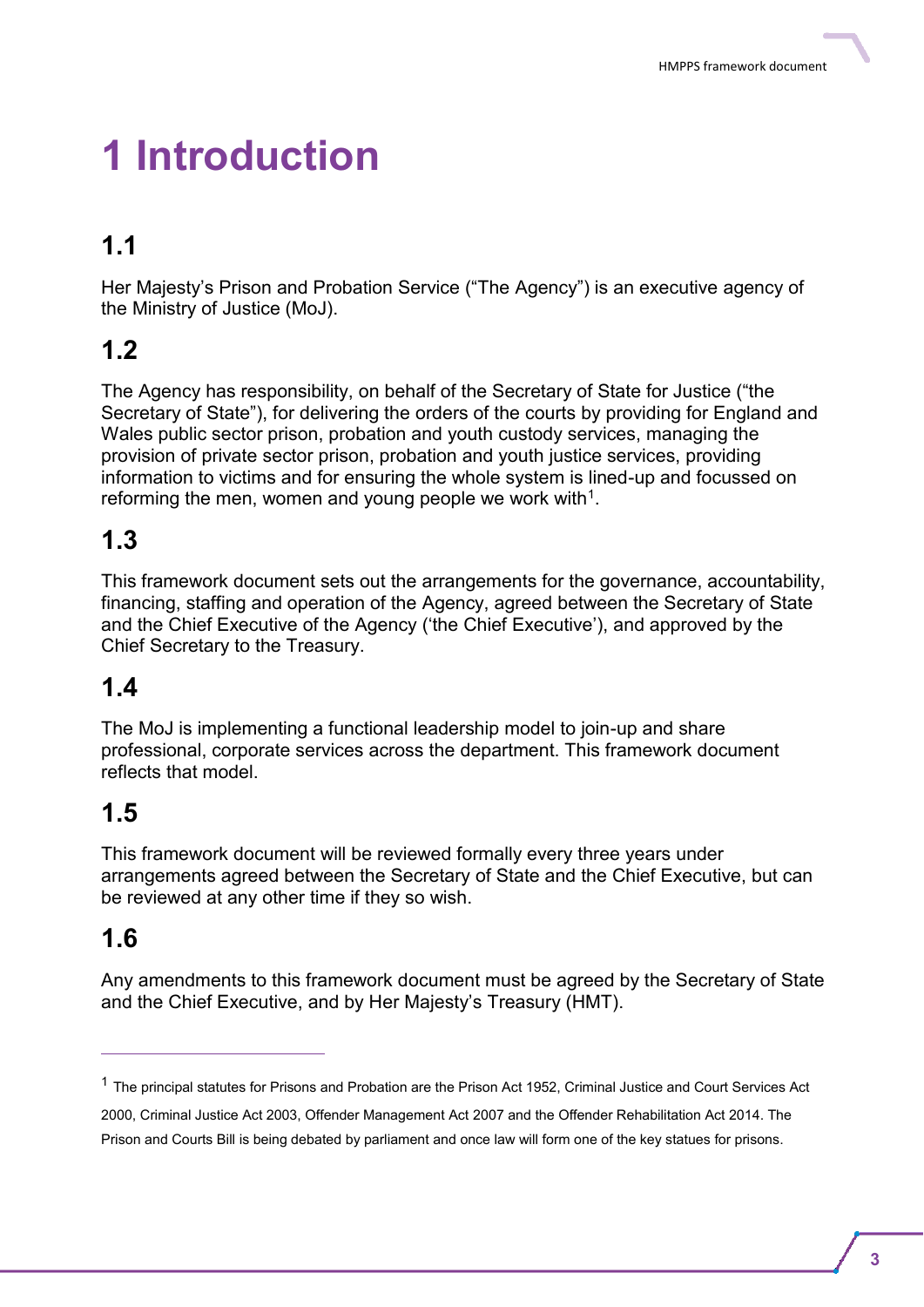

Any departure from the provision of this Framework Document must be agreed in writing on a case-by-case basis between the Secretary of State, or delegate, and the Chief Executive, and a HMT Minister if appropriate.

### **1.8**

Copies of this framework document and any subsequent amendments will be placed in the libraries of both Houses of Parliament. Copies will be available on the department's website.

### **1.9**

Any questions concerning the interpretation of this framework document will be resolved, if possible, by agreement between the Chief Executive and the Permanent Secretary of the Department and, in default of agreement, will be referred for decision to the Secretary of State.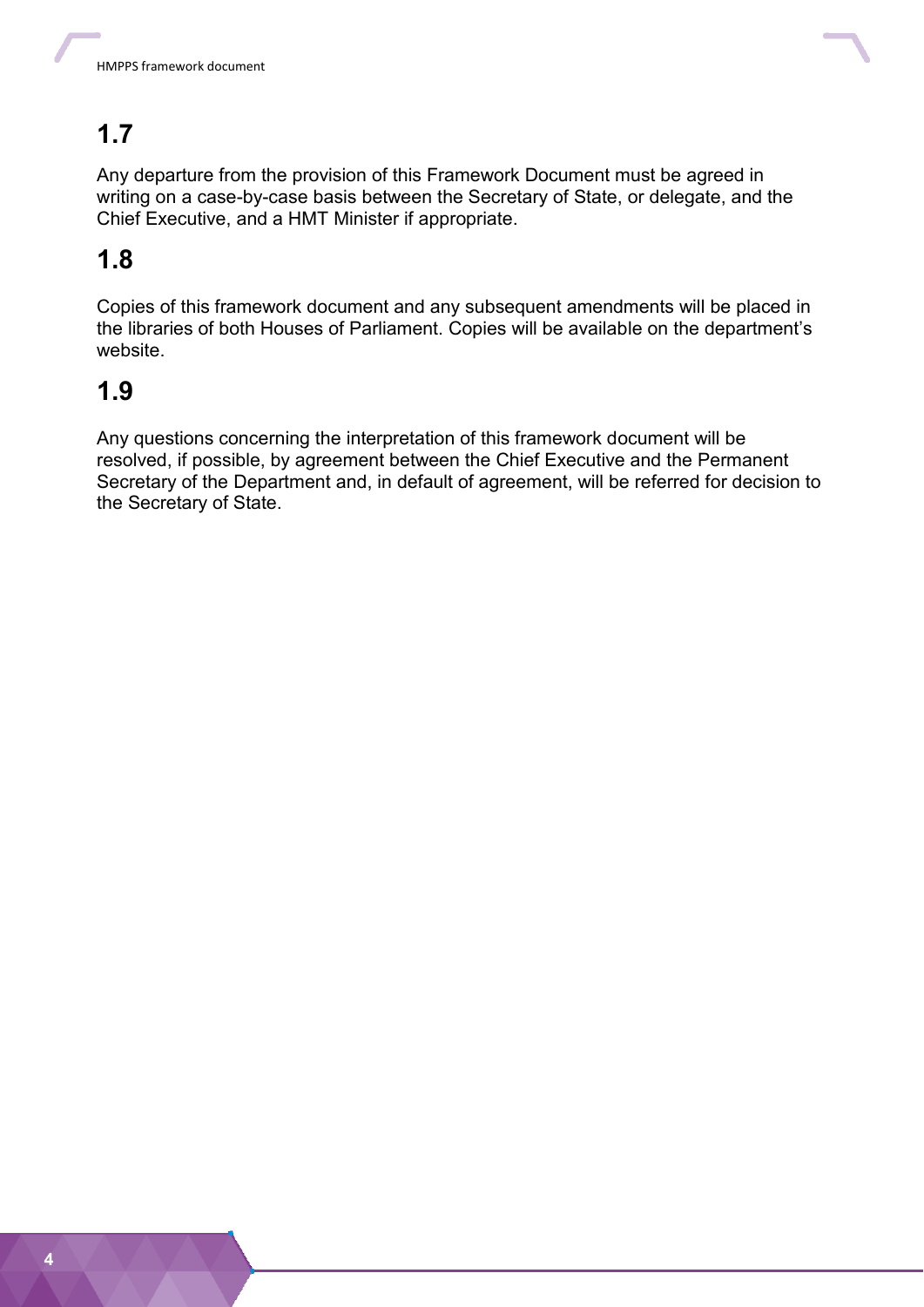## <span id="page-8-0"></span>**2 Aims and objectives**

### **2.1**

The Agency's role is to deliver and manage world class prison, probation and youth justice services. The Agency has full responsibility for operations across prison, probation and youth custody. It has a clear and dedicated focus on reforming offenders and protecting the public while ensuring best value for money from public resources. It works to do this by strengthening the frontline, empowering those who work closely with the men, women and young people in custody and the community to focus on delivering better outcomes and by having clear lines for accountability for delivery.

### **2.2**

The Agency will work collaboratively with providers and partners to deliver a system that maintains the highest levels of public protection, keeps prisons safe and secure, supports the people it works with to reform and reduces reoffending.

### **2.3**

The Agency will:

- manage public sector prisons
- manage the National Probation Service
- manage public sector youth custody
- liaise with the Welsh government on devolved matters (especially health and education) to ensure effective delivery of services in Wales
- performance manage our private/third sector providers delivery of custodial probation services including Private Sector Prisons, Private Sector Youth Custody and Community Rehabilitation Companies
- deliver and manage central system-wide operational support services (such as incident management, prison industries and improving safety and security practice)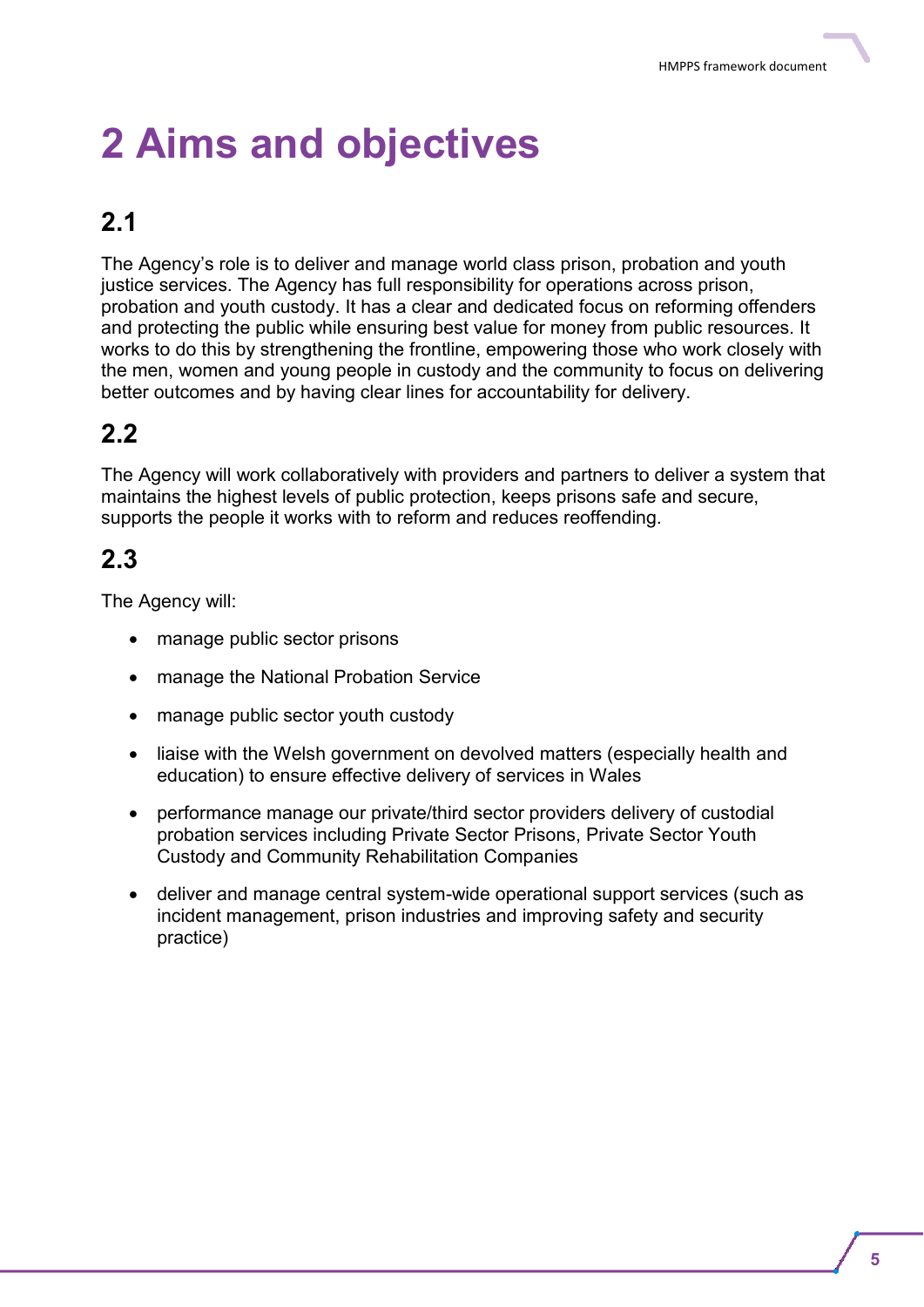

## <span id="page-9-0"></span>**3 Roles, responsibilities, governance and ministerial responsibilities**

### **3.1**

The Secretary of State will account for the Agency's business in Parliament.

#### **Permanent Secretary**

### **3.2**

The Permanent Secretary is the Departmental Sponsor of the Agency.

### **3.3**

The Permanent Secretary advises the Secretary of State on how well the Agency is performing in achieving its strategic objectives and whether it is delivering value for money.

### **3.4**

The Permanent Secretary's responsibilities include:

- endorsing the Agency business plan before it is submitted to the Secretary of State; and
- ensuring the Agency conforms to departmental policy and has the resources, delegations and authorities necessary to deliver the services it is commissioned to do so.

### **3.5**

The Permanent Secretary is also the Principal Accounting Officer (PAO) of the department. The PAO is accountable to Parliament for the public funds delegated to the Chief Executive of the Agency. The PAO also advises the Secretary of State on:

#### **Commissioning**

### **3.6**

The department, on behalf of the Secretary of State, has lead responsibility for the commissioning cycle and commissioning national prison, probation and youth services from the Agency. They will work to deliver the cycle in partnership with the Agency.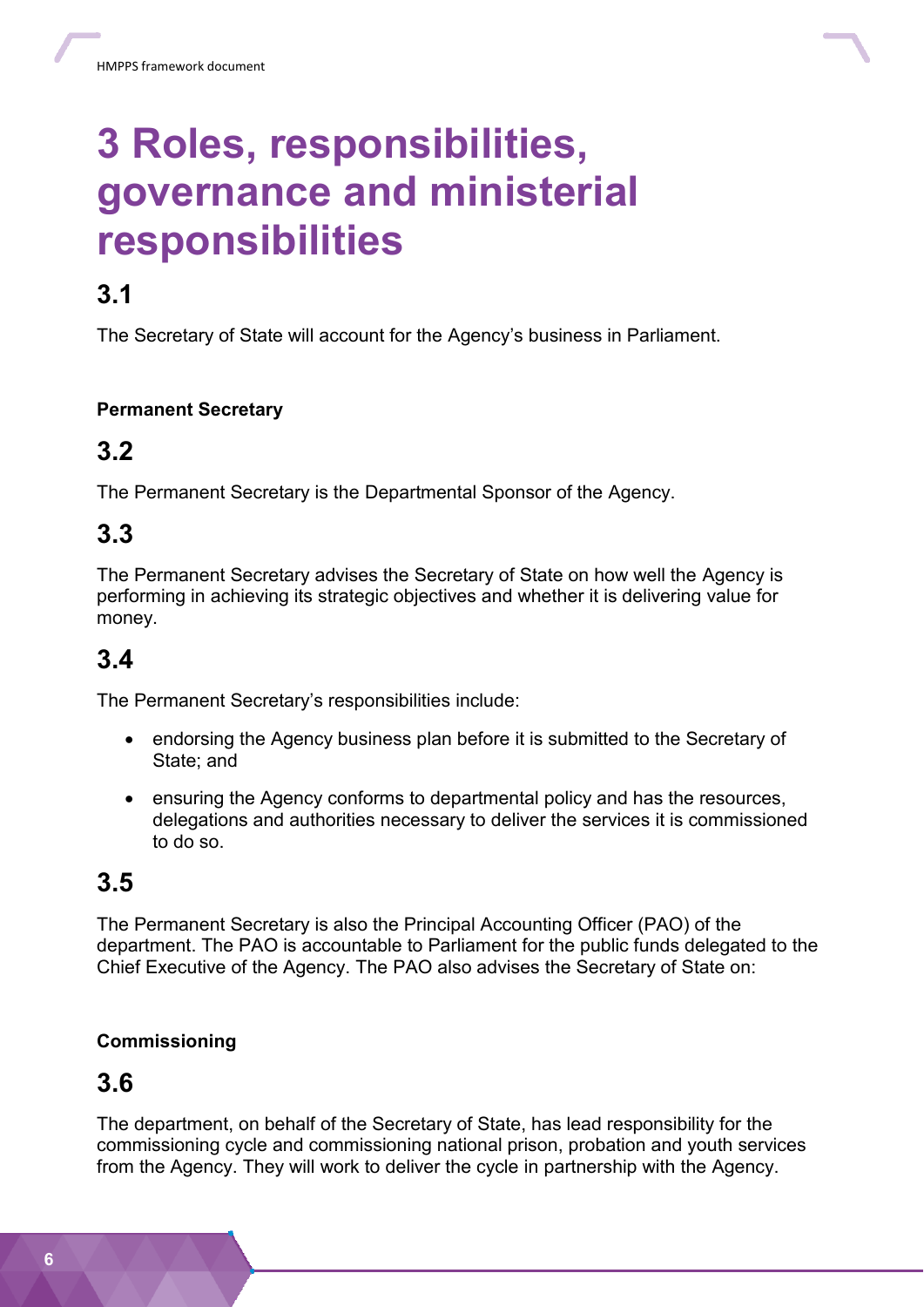Across prisons, probation and youth custody, the department has responsibility for:

- **Setting standards:** this includes setting performance standards for the delivery of specific outcomes; defining policy requirements/frameworks; and making sure delivery reflects any changes to Ministerial or departmental strategy/priorities.
- **Commissioning frameworks for local delivery:** this involves establishing frameworks to enable local commissioning in areas such as education or cocommissioning with health.
- **Agreeing the funding formula and targets:** the department is accountable for setting the performance level and, in collaboration with MoJ finance, the strategic funding formula which generates indicative local prison and probation budgets. The Agency are responsible for detailed allocations to delivery units and for financial management.
- **Advising ministers in cases of serious performance failure:** the department will recommend whether a formal performance intervention is required. The recommendation will take full account of the operational judgment of the Agency on both the necessity of invoking this action and its likely impact.

The Agency has responsibility for:

 **Monitoring and managing performance:** the Agency will have structures in place for monitoring and addressing overall performance. Governors will be accountable through the management line for the performance of their prison(s). Privately managed prisons will continue to be contract managed by the Agency. Performance information will be shared with commissioners so that they can assess deliver against what has been commissioned.

There is joint responsibility for:

 **Evaluating and improving the system:** the commissioners will do this to adjust how they set the commissioned outcomes in future years and the Agency to evaluate how practice can be adjusted to improve delivery of outcomes.

#### **The Chief Executive**

#### **3.7**

The chief executive is appointed by the permanent secretary of the department, using the usual civil service recruitment processes, and is accountable through the permanent secretary to the secretary of state for performance of the Agency. The chief executive's remuneration will be agreed in accordance with the performance and reward arrangements for members of the senior civil service.

#### **3.8**

The chief executive is responsible for the leadership of the Agency and its day to day management.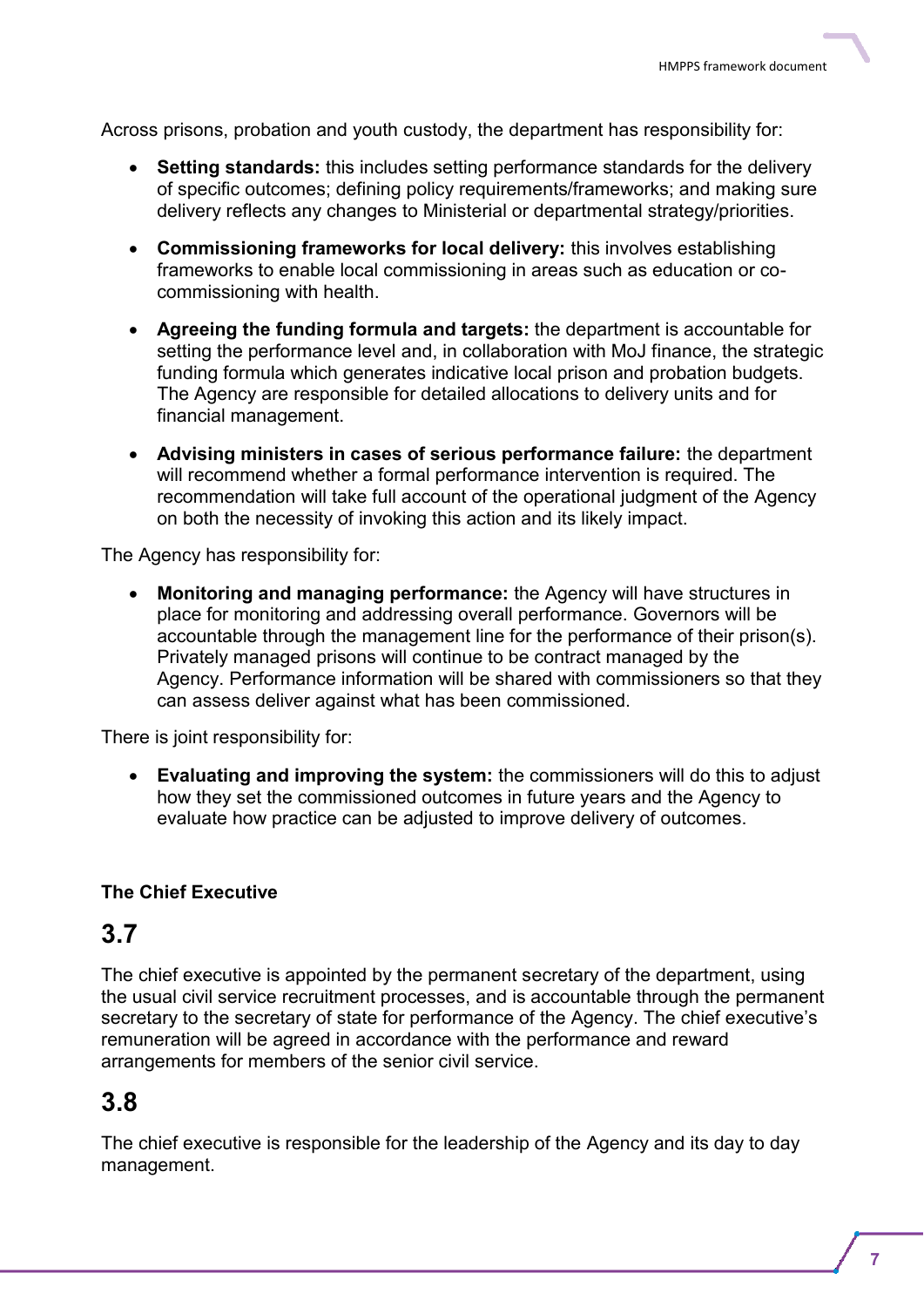The chief executive's responsibilities include ensuring:

- efficient and cost-effective management of the Agency
- effective leadership of the staff of the Agency
- the preparation of the Agency's strategy and business plans
- the development of structures which assign responsibilities and in such a way that the Agency can effectively ensure the frontline are empowered to deliver but that there are clear lines of accountability through the management line
- robust financial planning and a full understanding of the costs of the Agency's activities
- the Agency and the providers it manages comply fully with all relevant legislative and corporate governance requirements
- recommendations addressed to the Agency in reports from the Committee of Public Accounts, Justice Select Committee or National Audit Office are responded to, addressed and acted upon in a timely manner. This includes recommendations made to the Agency in management letters attached to the audit completion report from its external auditors

### **3.10**

The chief executive will advise the Secretary of State on matters relating to the delivery of custodial and community services including the operation of prisons, probation and youth custody services. The chief executive will retain a standing right of access to the relevant minister. Any urgent matters or difficulties arising in the relationships or responsibilities between the department and the Agency will be escalated, as appropriate, for discussion between the permanent secretary and the chief executive.

### **3.11**

The chief executive will consult the Secretary of State and the permanent secretary, and regularly share information, on the handling and management of operational matters with particular focus on those that could give rise to substantial public, ministerial, Parliamentary or media concern.

### **3.12**

The chief executive is designated as Agency Accounting Officer (AO) by the principal accounting officer of the department and is accountable to that person and to Parliament for those responsibilities.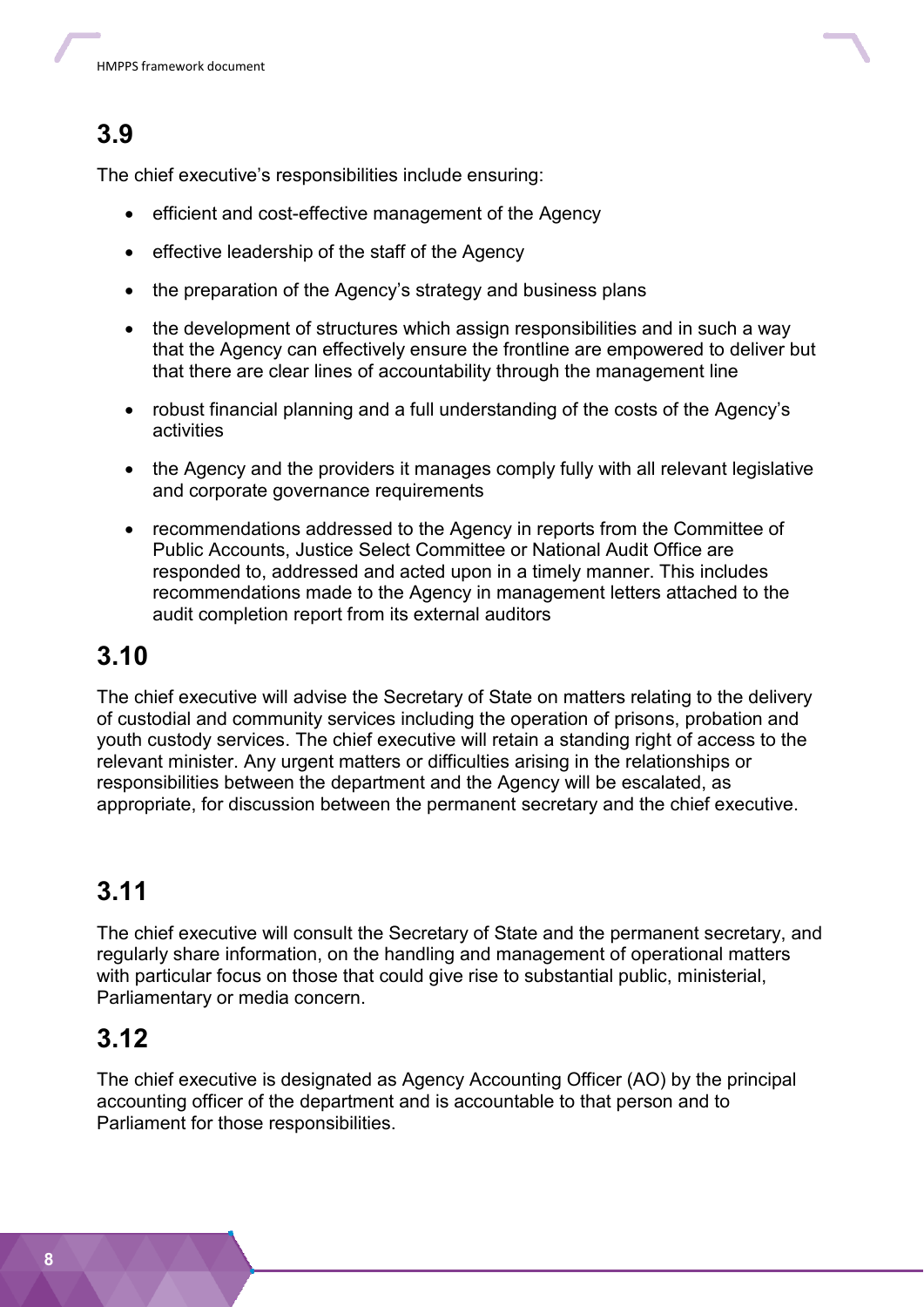As AO, the chief executive's responsibilities to Parliament include:

- signing the accounts and ensuring they are prepared according to the requirements set out in this document
- signing a statement of accounting officer's responsibilities and a governance statement for inclusion in the Agency annual report and accounts.

### **3.14**

The designation and closure of prisons is the responsibility of the Secretary of State under the Prison Act 1952 and will be delegated to the chief executive.

### **3.15**

The chief executive is responsible for certifying that the operational prison estate is fit for purpose.

#### **The Agency board**

### **3.16**

The Agency board will be independently chaired. Terms of reference and membership will be approved by the Permanent Secretary. Non-Executive Directors will be appointed by the permanent secretary, in consultation with the Secretary of State and the chief executive following the normal rules of public appointments.

### **3.17**

The Agency board will provide support and advice to the chief executive regarding strategic direction of the Agency. The day to day management will be the responsibility of an executive committee and the Agency board will receive reports as appropriate.

### **3.18**

The board's responsibilities include:

- agreeing the vision and strategy of the Agency and aligning the values of the Agency with those of the Civil Service code (Integrity, Honesty, Objectivity and Impartiality)
- agreeing appropriate governance and internal controls; including processes to ensure sound financial management and good value for money
- agreeing processes to manage financial and performance risks
- supporting the executive team to deliver operations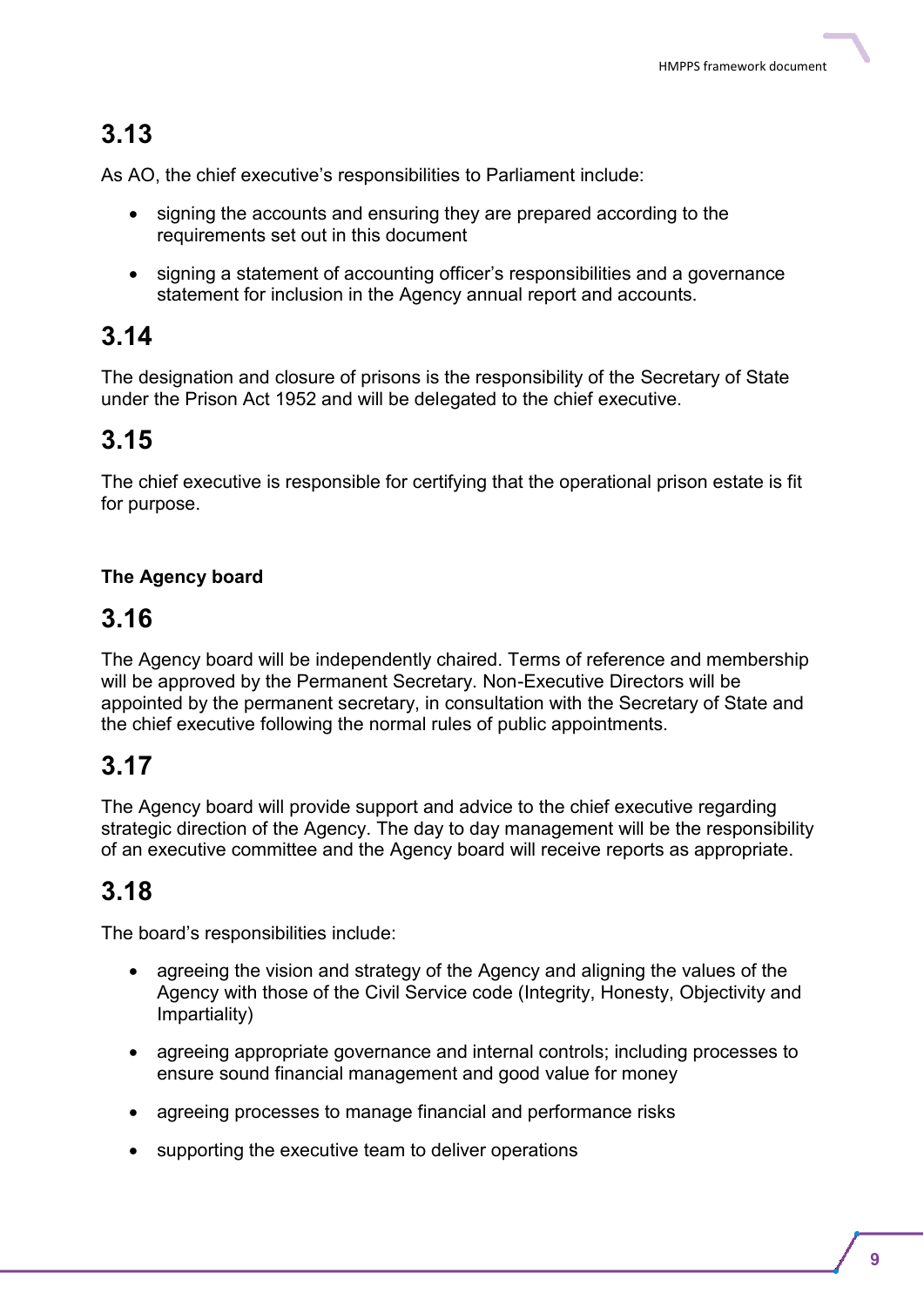

#### **Relationship with the Department and other bodies**

### **3.19**

The department develops strategic policies under the direction of ministers. Those developing policy in the department will consult the chief executive or appropriate director on the operational and financial impact of strategic policy changes that may affect the operation and delivery of services directly managed or contracted by the Agency. Similarly, the chief executive will consult with the department on operational decisions with implications for the wider strategic objectives of the department or that may impact upon public confidence in the Agency.

### **3.20**

It is the responsibility of the chief executive to implement the strategic policy set by the department in the most effective manner.

### **3.21**

The Agency will work collaboratively and openly with all bodies, including other government departments, that have an interest in its work and with which the Agency can engage to deliver an efficient and effective service that reforms the people it works with and protects the public.

#### **Regulation**

### **3.22**

The Agency will report on progress against agreed objectives to the departmental board which is chaired by the Secretary of State.

### **3.23**

The Agency will comply with best practice guidance and relevant reports of the Cabinet Office, as well as the National Audit Office when working with the department to commission and compete activities. This is to ensure transparent commissioning decisions, competitive neutrality between providers from all sectors and the evenhanded application of comparative cost and performance benchmarks.

### **3.24**

The Secretary of State receives reports from Her Majesty's Chief Inspector of Prisons on their independent inspections of prison establishments and from Her Majesty's Chief Inspector of Probation on their independent inspections of offender management. The Chief Executive will act in accordance with the protocol for the handling of the Chief Inspectors' reports.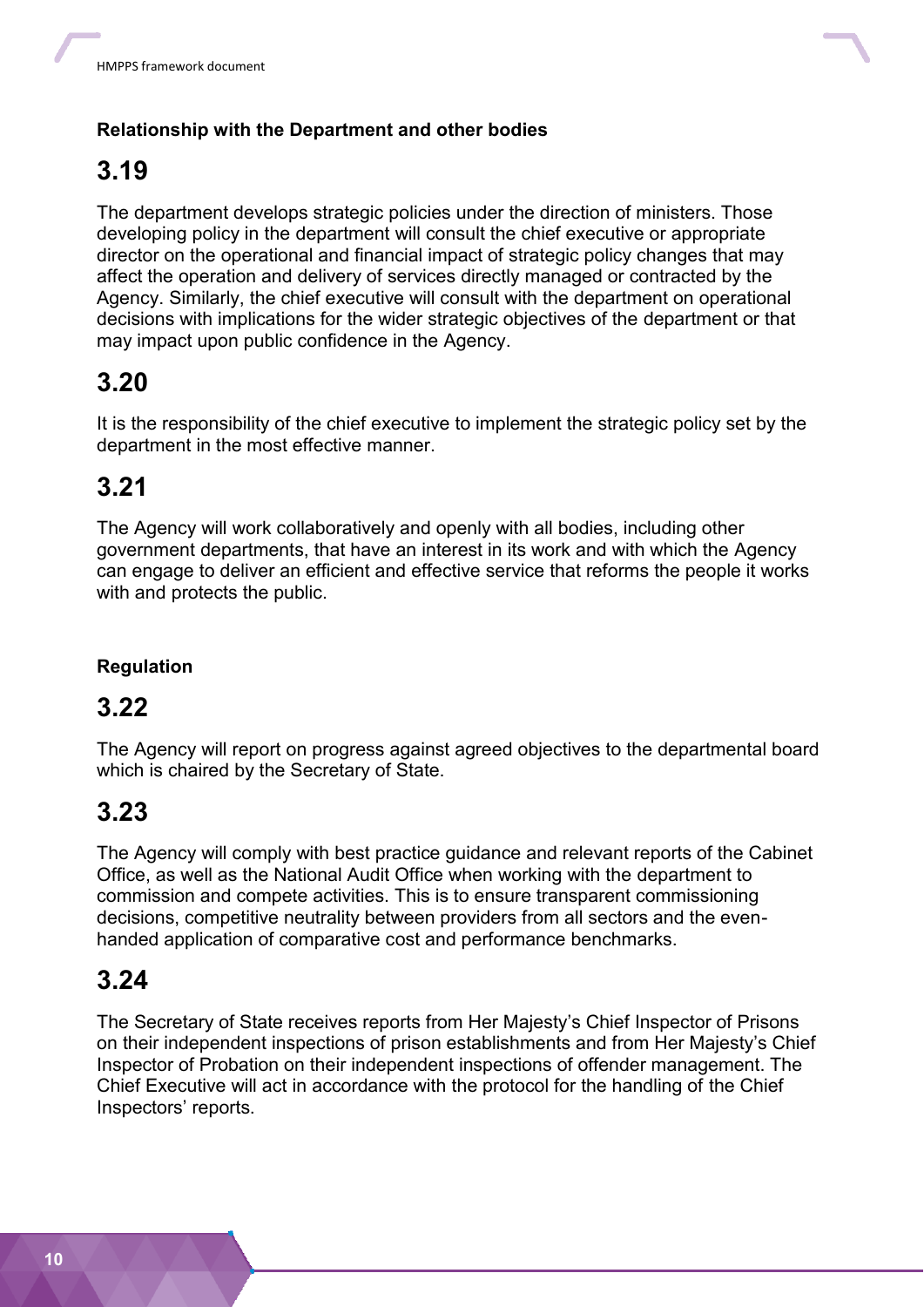The Secretary of State will appoint an Independent Monitoring Board (IMB) for every prison establishment. Each IMB will provide an independent assessment as to the humane and just treatment of those held in custody and the range and adequacy of the programmes preparing them for release. The Secretary of State receives an annual report from each IMB and the designated minister will respond to such reports after taking advice from the chief executive.

### **3.26**

The Secretary of State also appoints a Prisons and Probation Ombudsman (PPO) to consider complaints from people the Agency works with either in custody or the community once internal procedures have been exhausted. The Secretary of State receives an annual report from the PPO which the Secretary of State must lay before Parliament. The PPO also has a standing commission to investigate and report on any death of a prisoner or a resident of any approved premises. The chief executive will respond to recommendations from the PPO.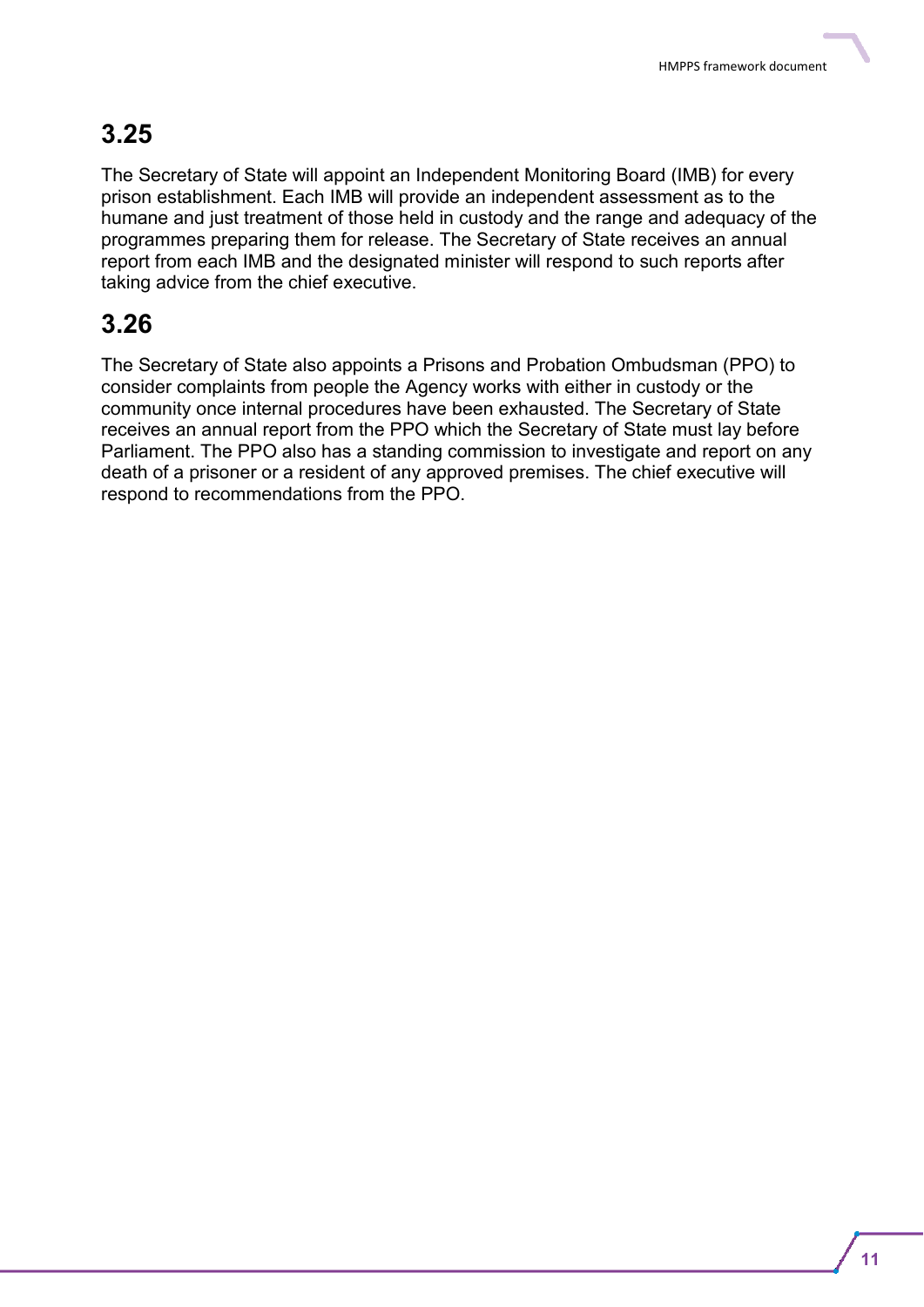<span id="page-15-0"></span>

#### **Parliamentary select committees**

### **4.1**

The chief executive and the permanent secretary or their delegates may be asked to appear before the Committee of Public Accounts concerning their respective accounting officer responsibilities.

### **4.2**

Invitations received from other parliamentary committees relating to the Agency will be considered by the chief executive who will consult and advise the permanent secretary as appropriate.

#### **Parliamentary commissioner for administration**

### **4.3**

The Agency is subject to the jurisdiction of the Parliamentary Commissioner for Administration (PCA).

### **4.4**

The permanent secretary is the principal officer of the Ministry of Justice for the purposes of PCA referrals, but will normally delegate responsibility for handling any matters concerning custodial and community services to the chief executive.

#### **Parliamentary questions and Parliamentary correspondence**

#### **4.5**

The chief executive will advise ministers as required in respect of Parliamentary questions and Parliamentary correspondence addressed to ministers on those operational matters which are the responsibility of the Agency. Parliamentary questions and this correspondence will be signed-off in line with the department's clearance processes. The Chief Executive and other Agency staff may also respond direct to correspondence addressed to the Agency from an MP or peer on matters concerning delivery of prison, probation and youth custody services.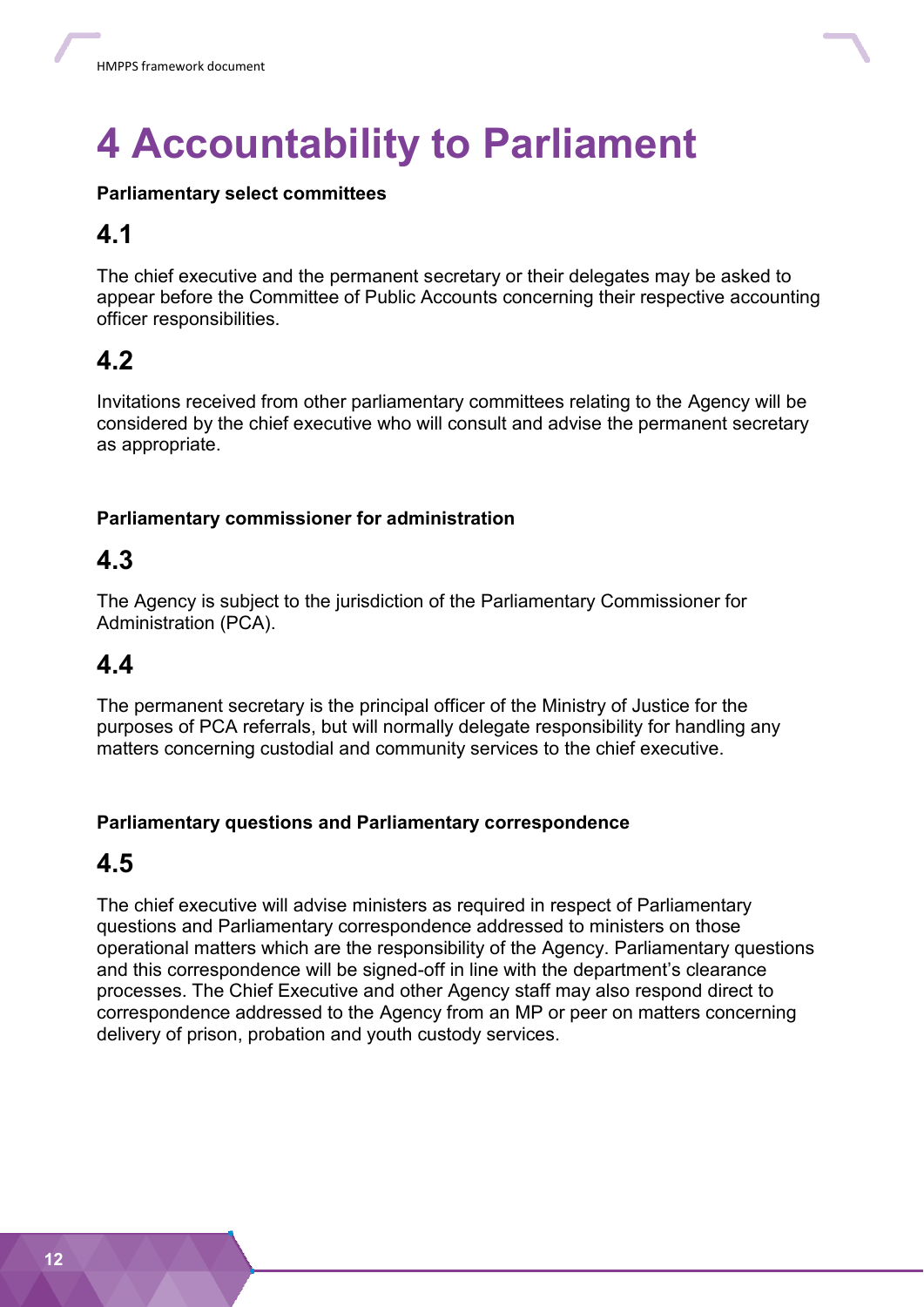## <span id="page-16-0"></span>**5 Finance, performance and reports**

#### **The department's requirements**

### **5.1**

Unless otherwise agreed by the department and, as necessary, HM Treasury, the Agency shall follow the principles, rules, guidance and advice in managing public money.

### **5.2**

In particular, the Agency shall comply with the requirements placed on the department by HMT and Cabinet Office spending controls as though they were addressed directly to it.

#### **Budgeting procedures**

### **5.3**

Each year, in light of decisions by the department on the updated annual business plan and commissioning round, the department will send to the Agency:

- a formal statement of the annual budgetary provision allocated by the department and of any forecast income approved by the department. This budget allocation will set out the Agency's net expenditure limits within: resource Departmental Expenditure Limits (DEL) (split by administration and programme); Capital DEL; and Resource Annually Managed Expenditure (AME)
- a limit will also be set on cash spend
- a statement of any planned change in policies affecting the Agency

#### **Funding allocation to the Agency**

### **5.4**

The gross spending of the Agency is funded by:

- (i) delegated budget (net of income) from the department
- (ii) allowable income from other commissioners
- (iii) allowable income from sources other than commissioning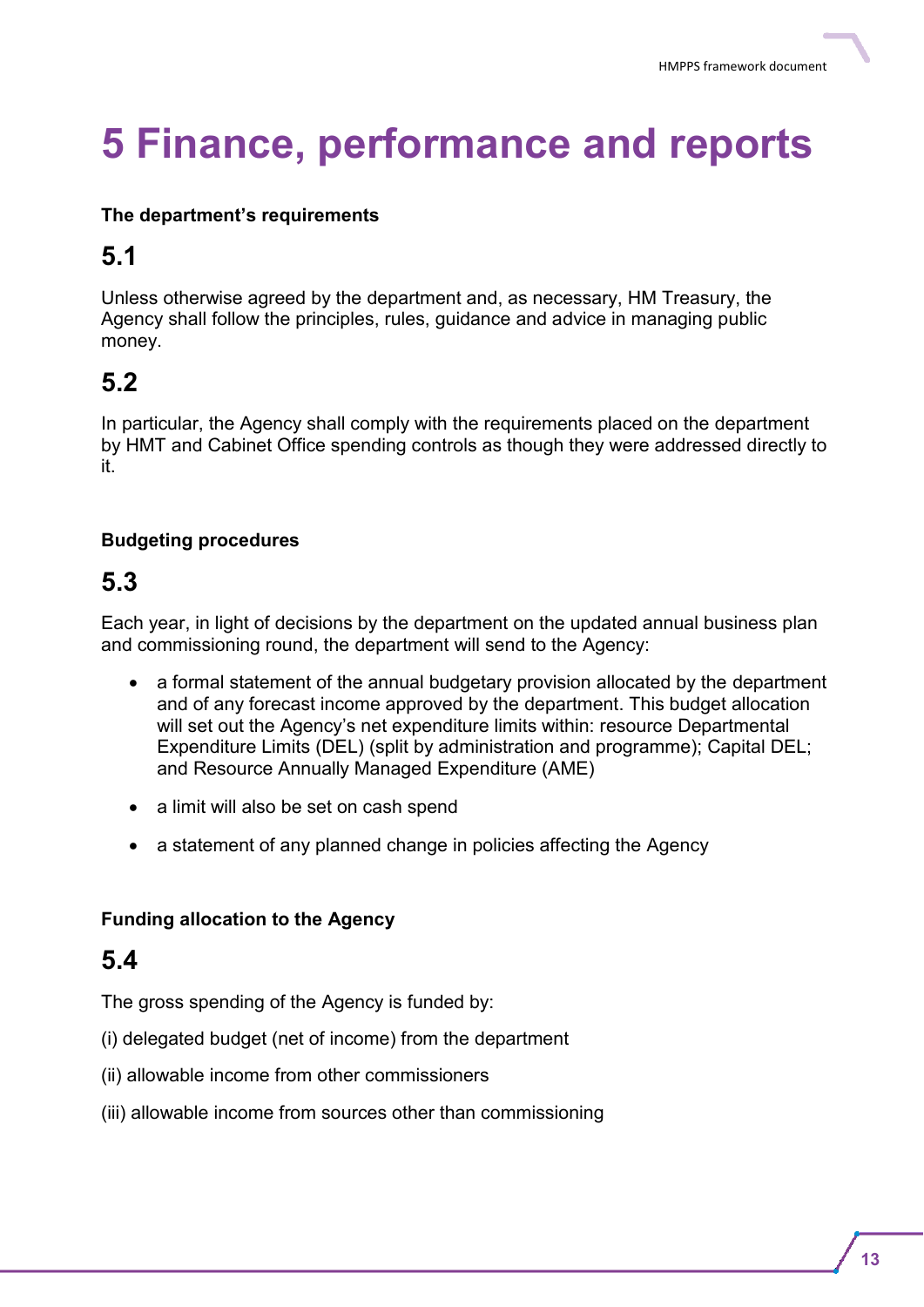

The department will provide an annual budget allocation to the Agency in line with agreed outcomes and levels of service. Where possible the department will also provide provisional budget allocations for future years to inform forward planning.

### **5.6**

The permanent secretary will, through consultation, reach agreement with the chief executive in respect of the allocation and on any significant in-year adjustments to the Agency allocation. The chief executive will present any in-year changes in the Agency budget to the board.

### **5.7**

The chief executive may put forward proposals to the permanent secretary to seek additional funding above the financial allocation in exceptional circumstances.

### **5.8**

At every stage of the allocation process the department and the Agency staff will act openly and transparently, ensuring that the chief executive and the permanent secretary are fully apprised of all aspects of the plans for allocation, both prior to and after allocation by HMT to the department.

### **5.9**

The Agency shall provide the department with such information about its operations, performance, individual projects or other expenditure as the department may reasonably require.

### **5.10**

There will be, as the department reasonably requires, reviews on in-year spending and forecasting held between the chief executive of the Agency and the department's director general responsible for finance. This will include options to agree additional funding above the financial allocation where levels of demand or new pressures on the Agency require it

#### **Financial management**

### **5.11**

The Agency has responsibility for financial and management accounting and will provide information on its expenditure and its income to the department and to HMT at such times, and in such manner, as is reasonably required.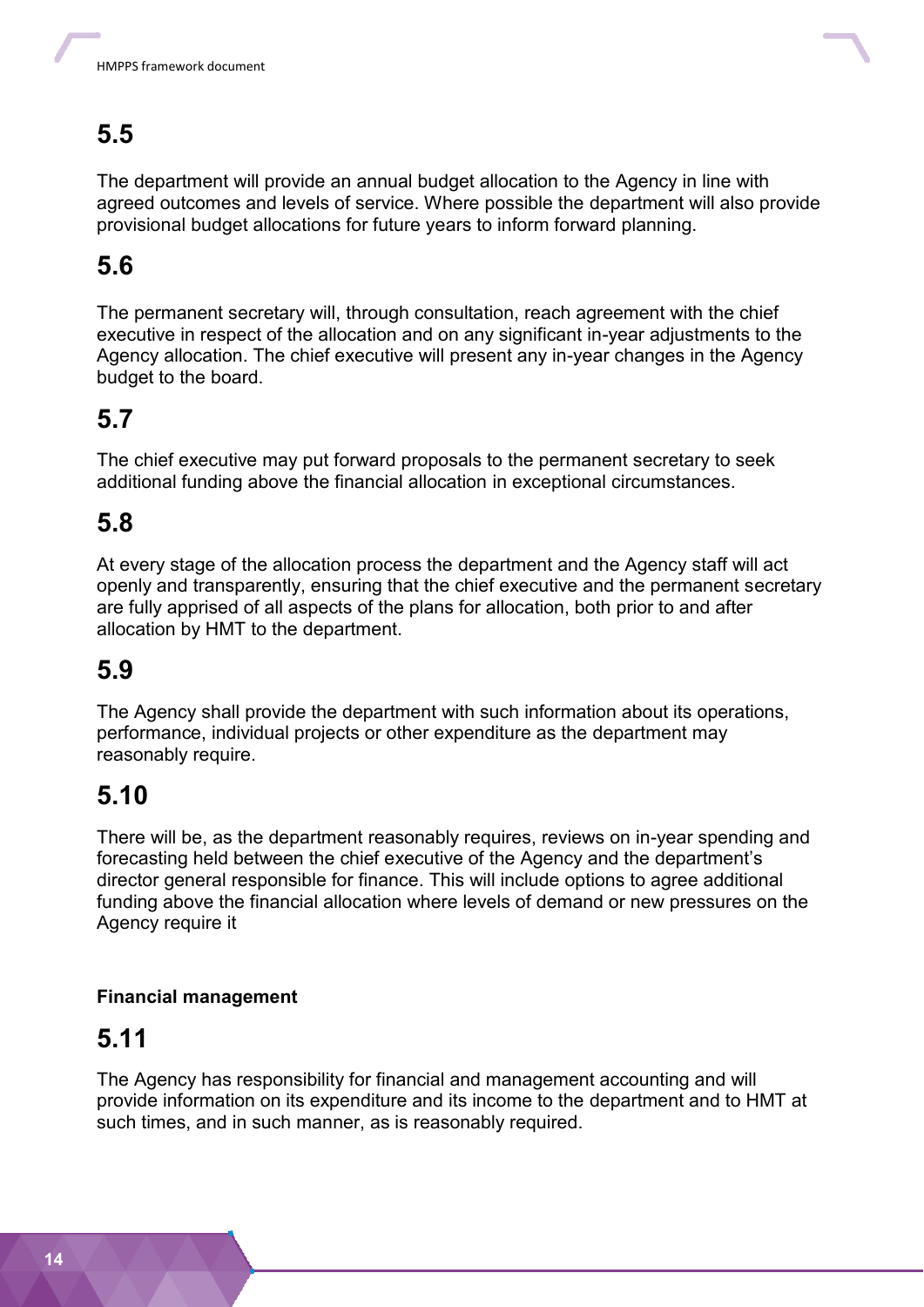The Agency will also share information with its delivery partners where appropriate. financial management services will be provided to the Agency through the department's functional services model, described in section 8.

#### **Financial delegations**

### **5.13**

The Principal Accounting Officer (PAO) of the department will delegate responsibility for all financial matters relating to the delivery of prison, probation and youth custody services in writing to the chief executive.

### **5.14**

The Agency will operate within the limits confirmed in the written delegations and authorities for spend, which will be reviewed at least annually and set out in a formal delegations letter. The Agency's delegated thresholds and financial transaction limits are set out in the prevailing budget allocation letter and its annexes. The Agency shall obtain the department's written approval before exceeding or varying any of the delegations or financial transaction limits.

### **5.15**

The chief executive is accountable for expenditure incurred within the Agency and for income it receives. The Agency shall comply with managing public money regarding novel, or contentious payments or repercussive proposals.

### **5.16**

The chief executive, as the Agency AO, has the right to approve all items of expenditure, use receipts (subject to departmental guidance), write off losses and make special payments which are within the provision of this framework document and are consistent with the Agency strategic and business plans. This is subject to the financial delegations, controls and approval processes set by the department, HM Treasury and the Cabinet Office. All potential expenditure that is likely to exceed these limits should be referred to the department.

### **5.17**

The chief executive has responsibility for ensuring that the Agency can account for its assets.

### **5.18**

The Agency change programmes will have effective governance arrangements agreed by the chief executive and the department, through which expenditure on those programmes is managed.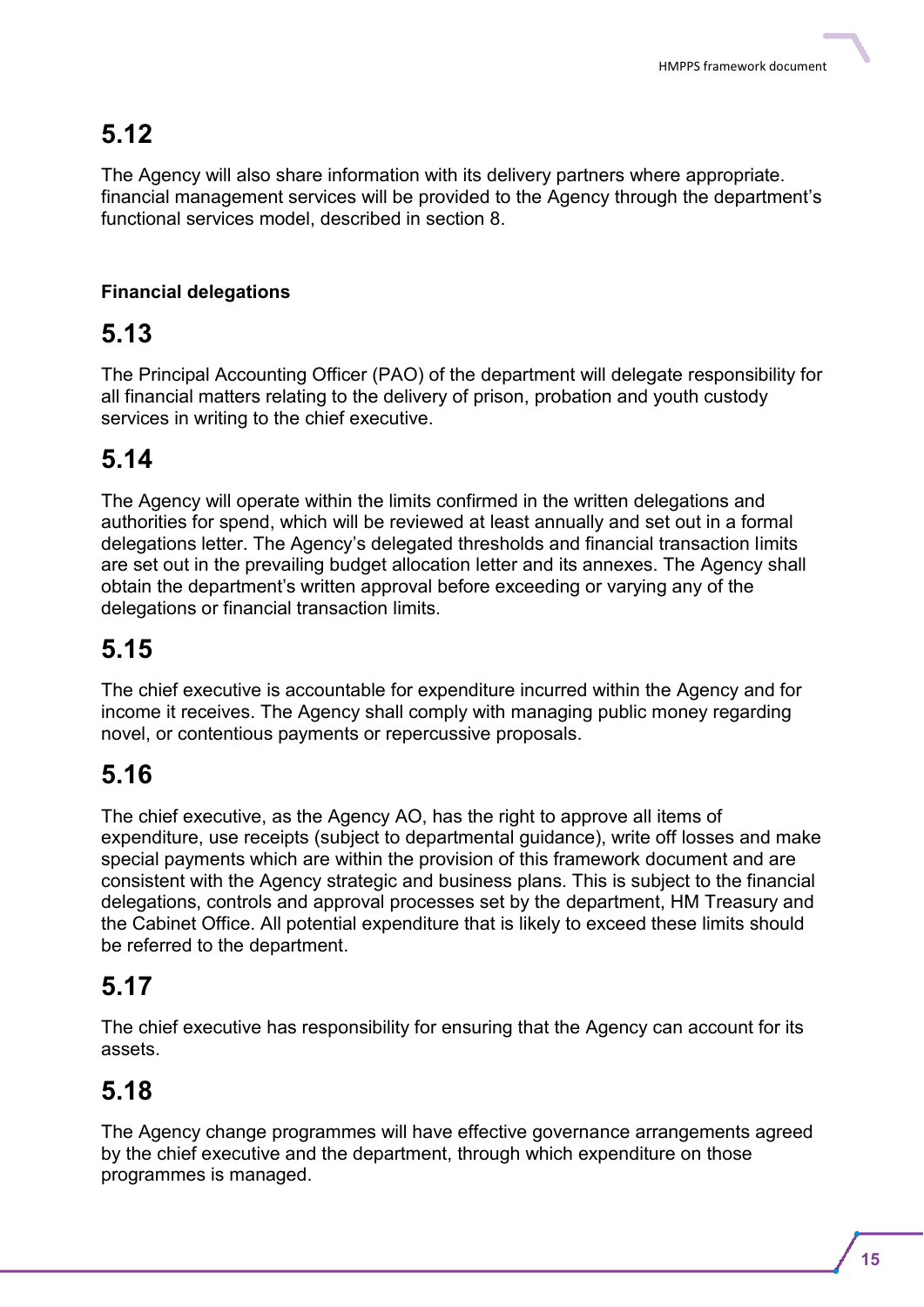

#### **Cash holding**

### **5.19**

The Agency will use the services of the Government Banking Service (GBS) for all banking requirements unless the service required is not provided by GBS.

#### **General accounting rules**

### **5.20**

The Agency is subject to the rules and policies laid down by HMT in Managing Public Money, Consolidated Budgeting Guidance, the Corporate Governance Code, the Financial Reporting Manual and other accounting instructions that are issued from time to time.

### **5.21**

The Agency shall submit timely quarterly accounts to the department, and comply with the department's year-end accounts consolidation timetable.

#### **Transparency framework**

### **5.22**

The chief executive will work with the department and other government department officials to agree input and impact indicators, cost and the performance data for the Agency, which will be made available to ensure principles of transparency are met.

### **5.23**

The chief executive will put in place and maintain appropriate management systems that hold all providers accountable for delivering outcomes within agreed resources.

#### **Risk**

### **5.24**

The Agency will maintain a risk management process in accordance with the guidance in HMT Managing Public Money and Management of Risk – Principles and Concepts. It will also comply with other official guidance that may be issued from time to time, and which is consistent with the department's risk management policy, escalating risks as necessary.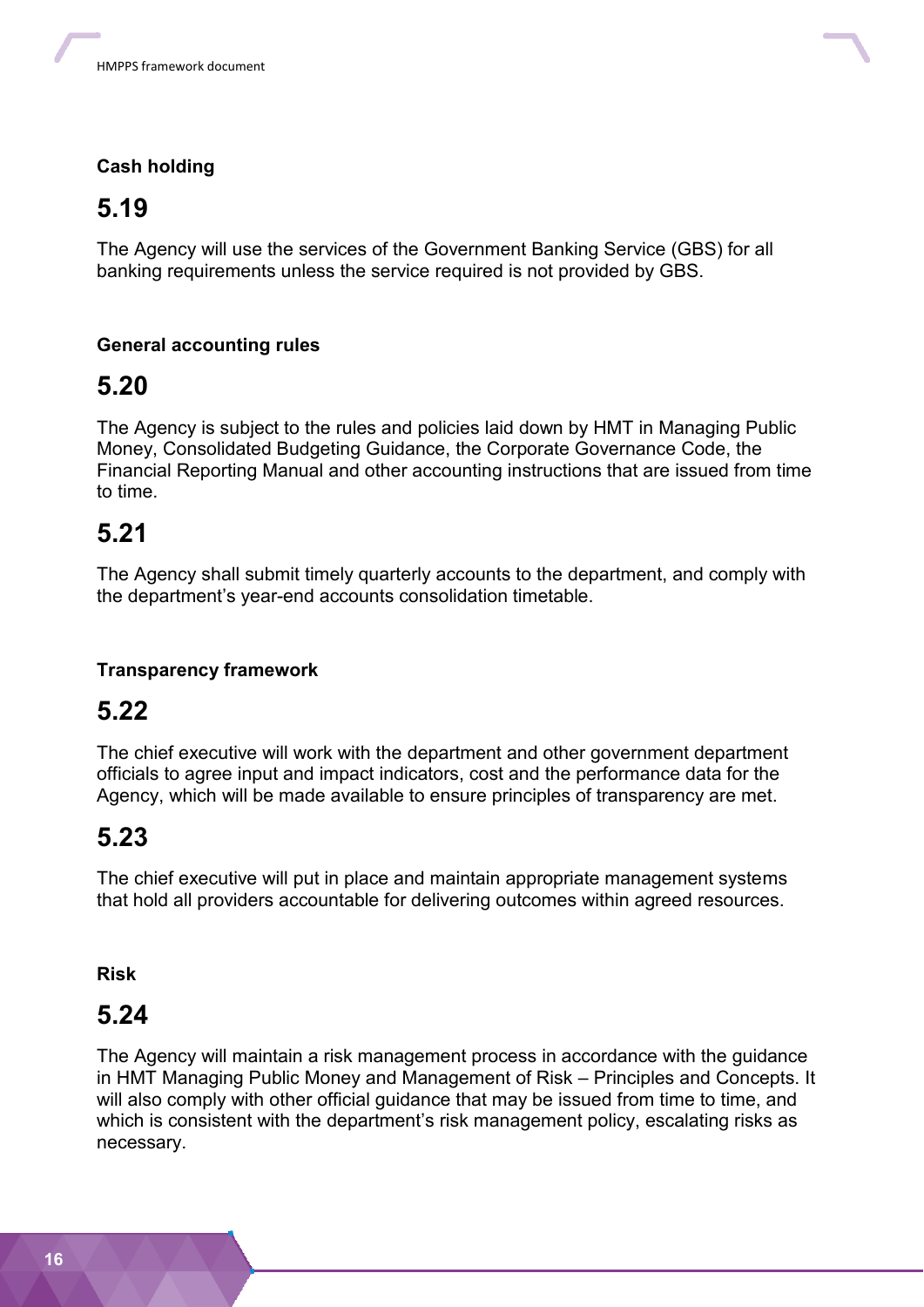The Agency will maintain robust contingency and business continuity plans and will review and test these on a regular basis.

#### **Business plan, annual report and accounts**

### **5.26**

The Agency plans will be set within the context of the wider departmental corporate strategy and the transparency framework to deliver objectives and outcomes set by the Secretary of State. Reporting against business plans will be consistent with reporting in the rest of the department.

### **5.27**

The chief executive is responsible for the development of the Agency's long term corporate plan and for ensuring that the Agency has integrated planning and performance arrangements in place. For some functions this may be delivered via the functional model on behalf of the Agency.

### **5.28**

Within the strategic direction set by this plan, the detailed activities for the Agency will be published in an annual business plan.

### **5.29**

Each annual business plan will be approved by the Secretary of State following endorsement by the Permanent Secretary.

### **5.30**

The chief executive will prepare the annual report and accounts for the Agency, in accordance with the guidance and accounts direction set out by HMT and the Cabinet Office, to a timetable agreed with the department.

### **5.31**

The annual report and accounts will be submitted to the Secretary of State following endorsement by the Agency's CEO and audited by the comptroller and auditor general of the NAO. The Agency annual report and accounts will also be consolidated into the departmental accounts.

### **5.32**

The Secretary of State will lay the annual report and accounts in the House of Commons and House of Lords.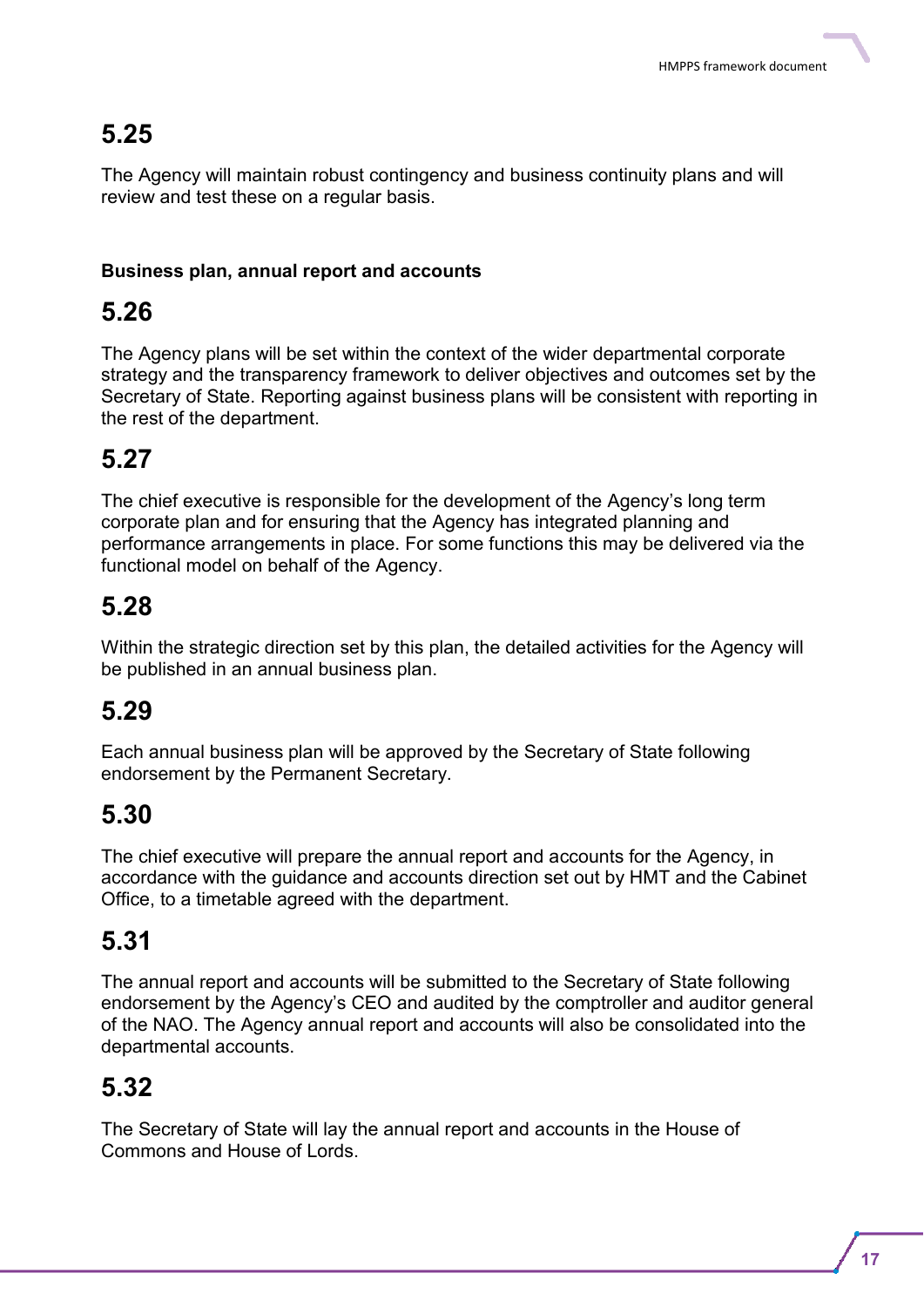## <span id="page-21-0"></span>**6 Staff working within HMPPS**

### **6.1**

The chief executive will have delegated responsibility to set terms and conditions of employment and procedures which will apply to the civil servants working within the Agency (other than Senior Civil Servant (SCS) grades).

### **6.2**

The permanent secretary will give the chief executive the freedom to appoint to SCS pay band 1 but within a maximum number of SCS pay band 1 posts agreed each year. If additional posts are required above this limit, the permanent secretary's approval will be sought.

### **6.3**

The chief executive will have delegated authority for pay bargaining for all Agency staff except Senior Civil Servants following HMT guidelines and requirements. The Agency will submit evidence to the Prison Service Pay Review Body (which is independent of government, HM Prison Service and trades unions) as applicable and implement pay changes in line with the government's response to the Prison Service Pay Review Body's recommendations.

### **6.4**

The chief executive will ensure that the pay and grading arrangements best meet the needs of the Agency, within any constraints outlined by Cabinet Office and HMT and in alignment with the department's medium term reward strategy taking into account repercussive impacts on the wider department. The Public Sector Pay Committee will be consulted as appropriate.

### **6.5**

The chief executive will ensure that the Agency will:

- maintain a workforce plan for prisons, probation and youth custody services which includes ensuring all providers and staff meet appropriate competency levels and standards
- have a working environment in which diversity is recognised and valued. It will also comply with the requirements placed on it by law. Equality and diversity policies will support business needs and objectives
- discharge all statutory health and safety requirements imposed on employers by relevant legislation and statutory bodies including health and safety, and fire safety requirements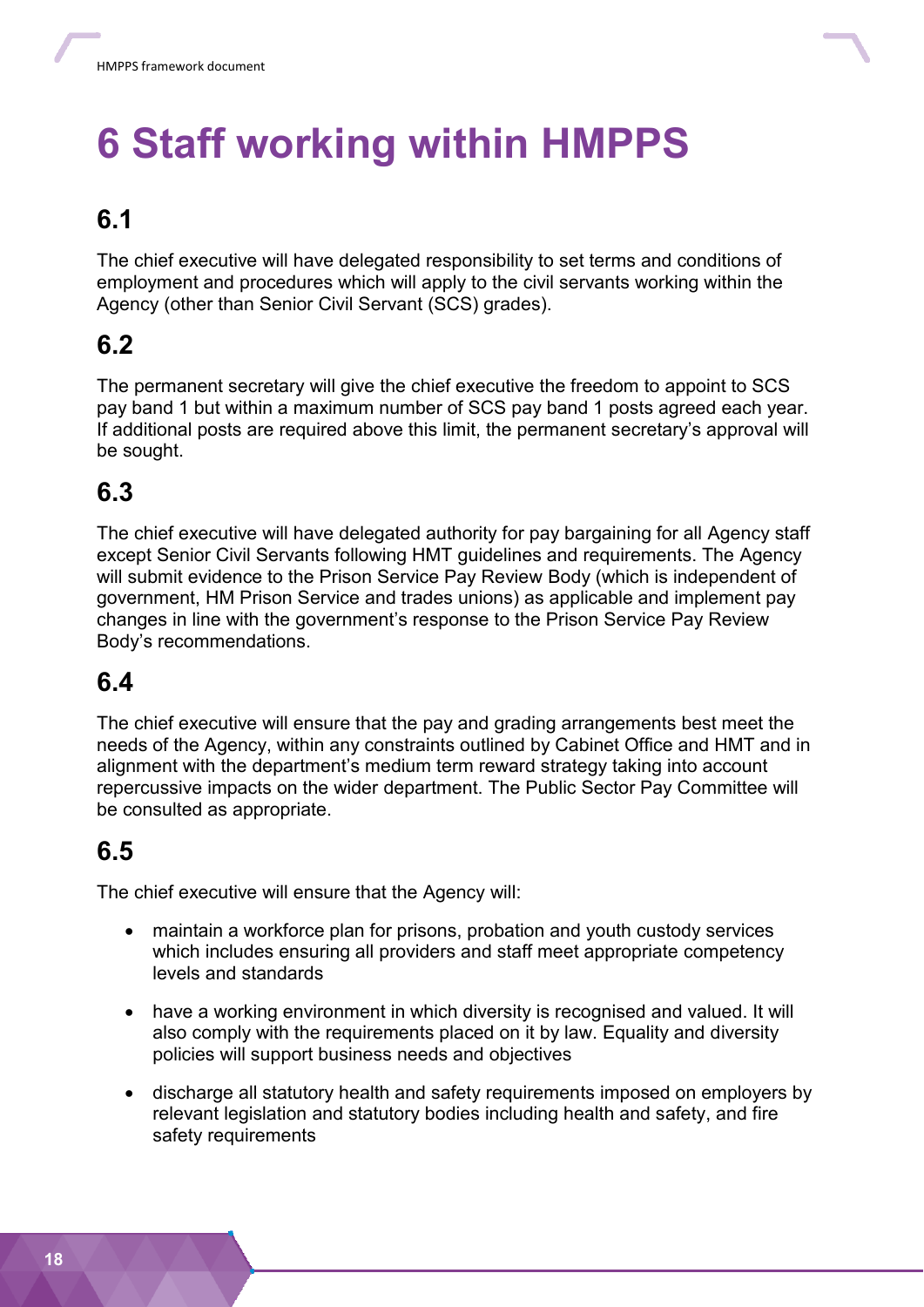The chief executive is responsible for ensuring that the necessary arrangements are in place for consultation with the trades unions at a national level and the appropriate local level and with other staff associations on issues affecting their membership.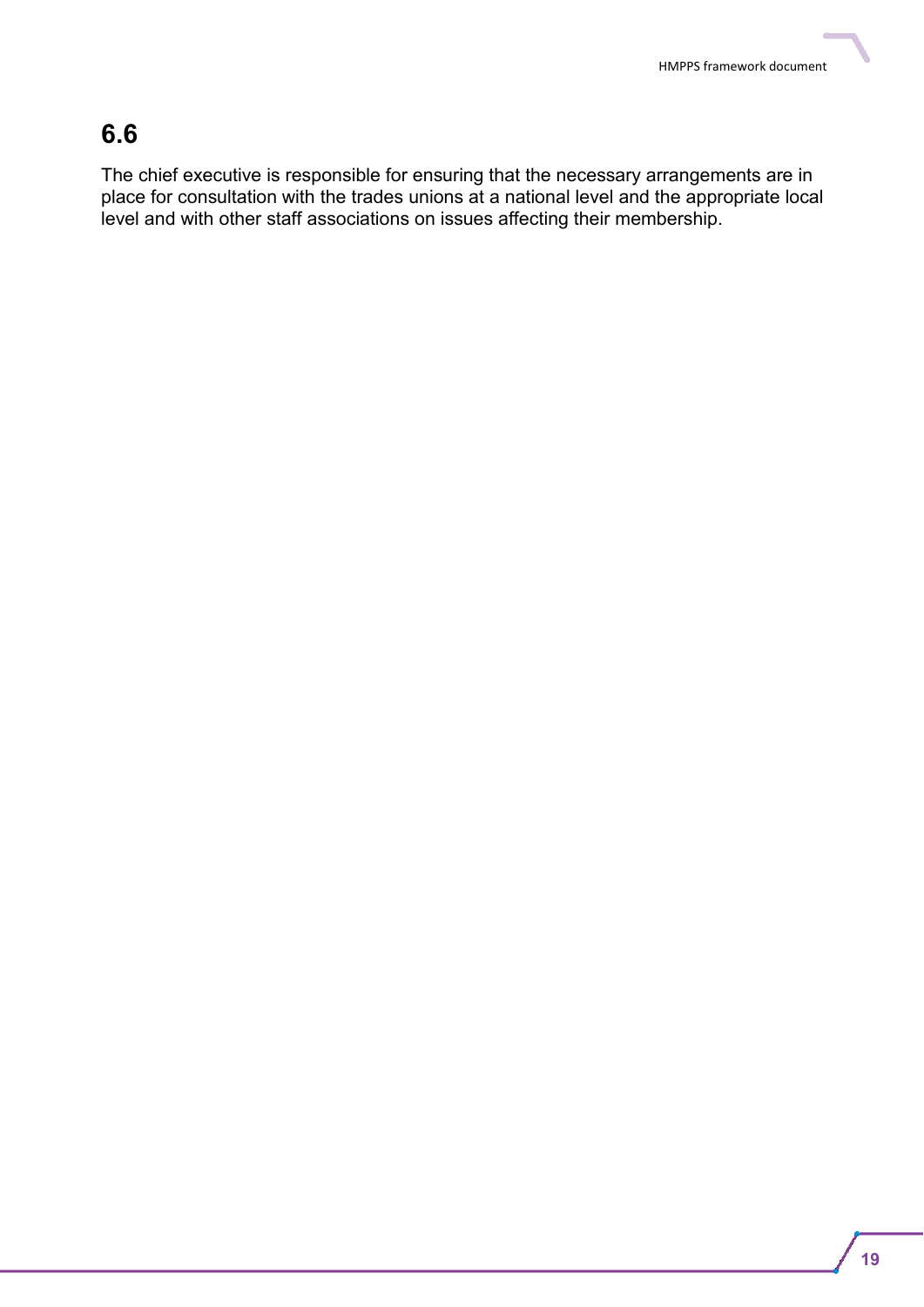## <span id="page-23-0"></span>**7 Audit and assurance**

#### **Internal audit**

### **7.1**

The Chief Executive is responsible for making arrangements for the provision of internal audit services for the Agency in accordance with public sector internal audit standards and best practice set by HMT and the government Internal Audit Agency.

#### **The Audit and Risk Committee**

### **7.2**

The Agency board will appoint an audit and risk committee as a sub-committee of the board, in accordance with standards and best practice set by HMT, to support the chief executive as agency accounting officer and advise on the Agency's corporate governance and risk and control systems.

### **7.3**

The Audit and Risk Committee will be chaired by a non-executive director.

### **7.4**

The chair of the Agency Audit and Risk Committee will ensure that effective arrangements for communication with the department's Audit and Risk Committee are maintained.

#### **External audit**

### **7.5**

The comptroller and auditor general of the NAO audits and reports on the Agency annual report and accounts, giving an opinion on the truth, fairness and proper preparation of the accounts, on the regularity of the Agency's income and expenditure, and on consistency within the annual report.

### **7.6**

The comptroller and auditor general sends copies of all management letters and correspondence relating to those letters to the Agency director of finance and analysis, who draws issues of significance to the attention of the Agency board. The Agency board will escalate issues of particular importance to the department.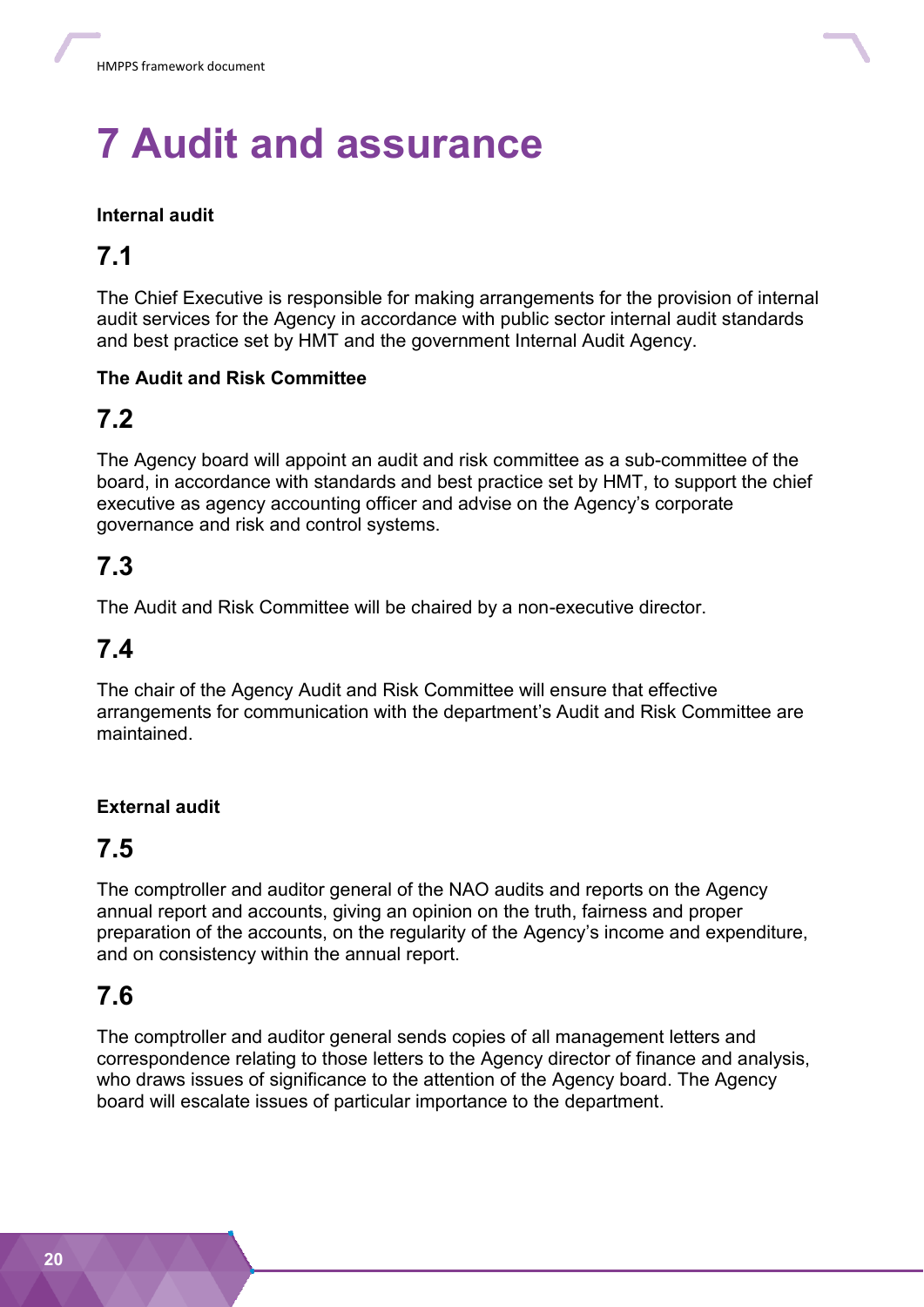The comptroller and auditor general of the NAO has access to the Agency books and records under the National Audit Act 1983, for the purposes of carrying out examinations into the economy, efficiency and effectiveness with which the Agency has used its resources and discharged its functions.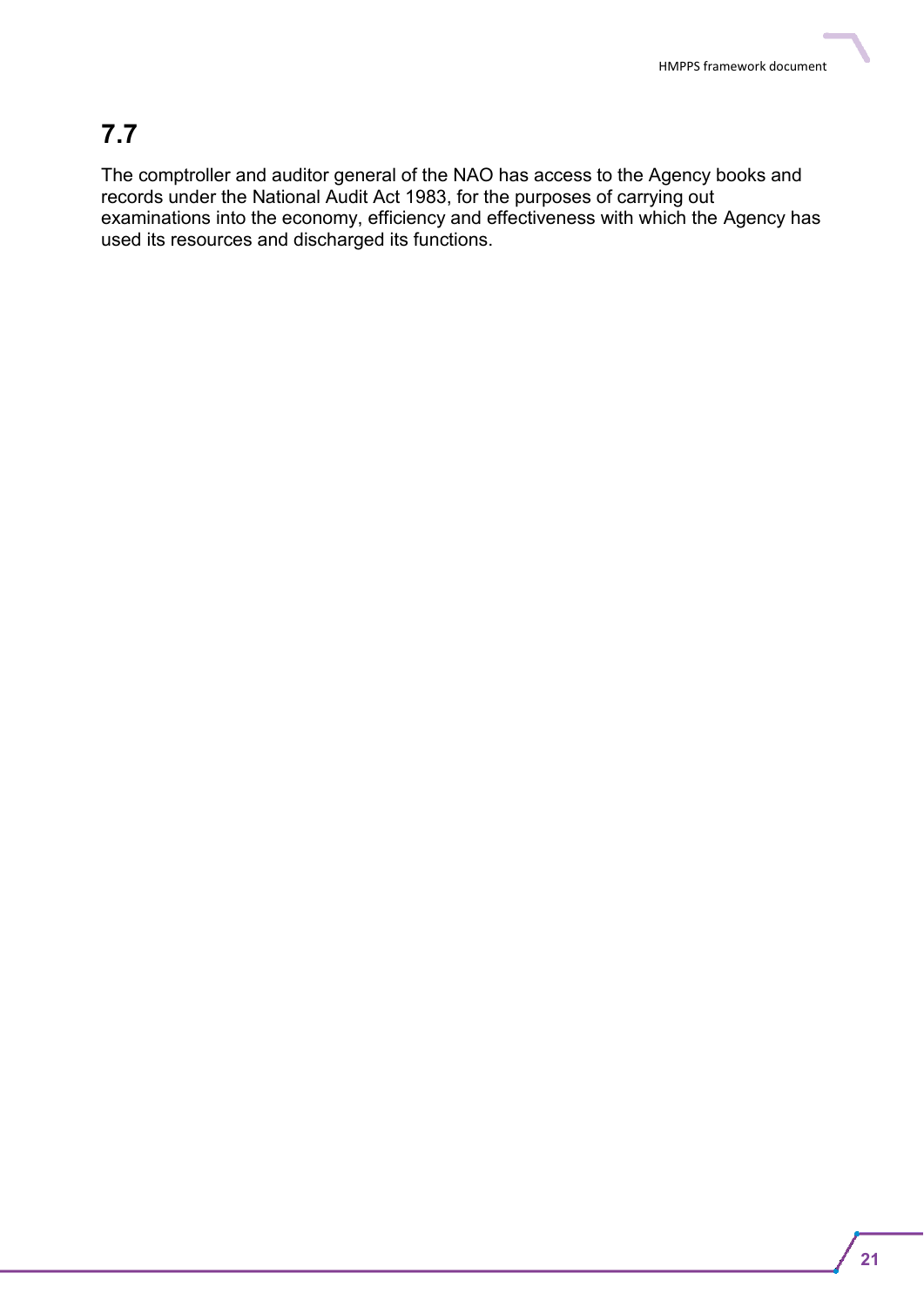<span id="page-25-0"></span>

The Agency will support the department's implementation a functional leadership model to join up corporate and professional services across the department. The scope of functional leadership covers:

- analytical services
- commercial
- communications
- digital
- estates
- finance
- human resources
- shared services

Functional leaders will provide a clearly defined set of services provided by the department to the Agency. Where necessary, service levels will be agreed and recorded, and feedback will form an important part of the way functions are held to account.

Where expectations are not met, the chief executive and the department's relevant functional lead will discuss and agree action.

The Agency receives legal services from the Government Legal Department.

### **8.2**

When there is a significant change to the way services are delivered or provided that affects this framework document then the Secretary of State and the chief executive will be consulted, and this framework document will be updated.

#### **Estates**

### **8.3**

The Agency will be responsible for developing its estates requirements to meet the needs of the population and to deliver in line with ministerial priorities.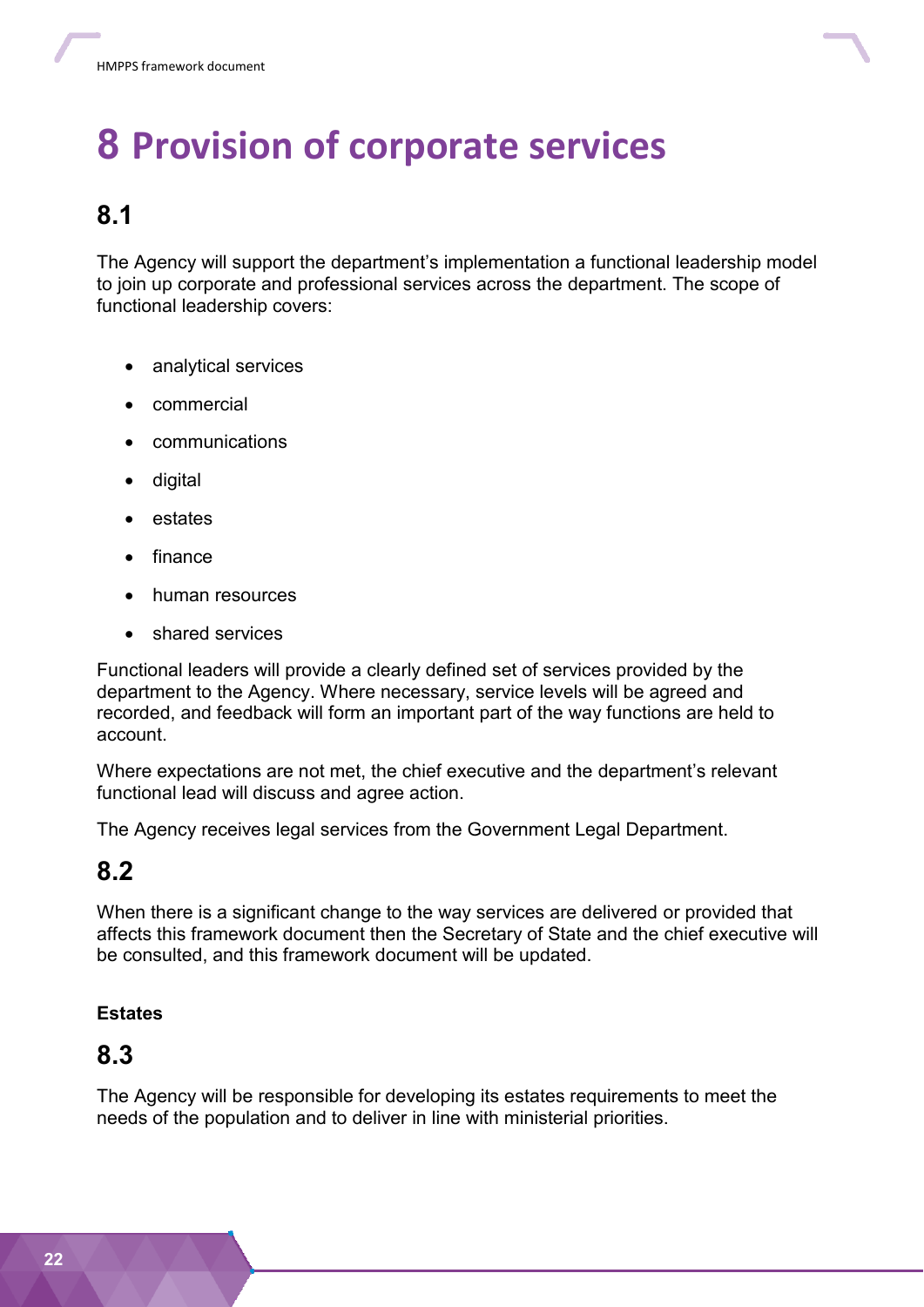The department will provide facilities for the Agency's headquarters from within its corporate estate.

### **8.5**

The Agency is responsible for managing the capacity of the estate against the demands it needs to meet.

### **8.6**

The Agency will be responsible for minor capital works and routine maintenance of the prison estate within the parameters of the funding provided by the department as part of the overall financial allocation. The department is responsible for major capital works.

### **8.7**

The Agency and the department will work in partnership regarding the use of the prison and probation estate and will collaborate with other agencies in achieving the best use of resources and delivering services that meet the needs of the justice system and predicted demand levels.

#### **Communications**

### **8.8**

The department will set its wider communication strategy and the Agency will formulate its communications strategy in line with this.

### **8.9**

Within this wider strategy, the chief executive will be responsible for communications issued to Agency staff, providers and stakeholders. This internal communications service will be provided through the department's functional model.

### **8.10**

Media requirements and news handling with be managed by the department's press office, with appropriate delegations to the chief executive in line with devolved responsibility.

### **8.11**

Agency branding will be consistent and integrated with the department's guidelines.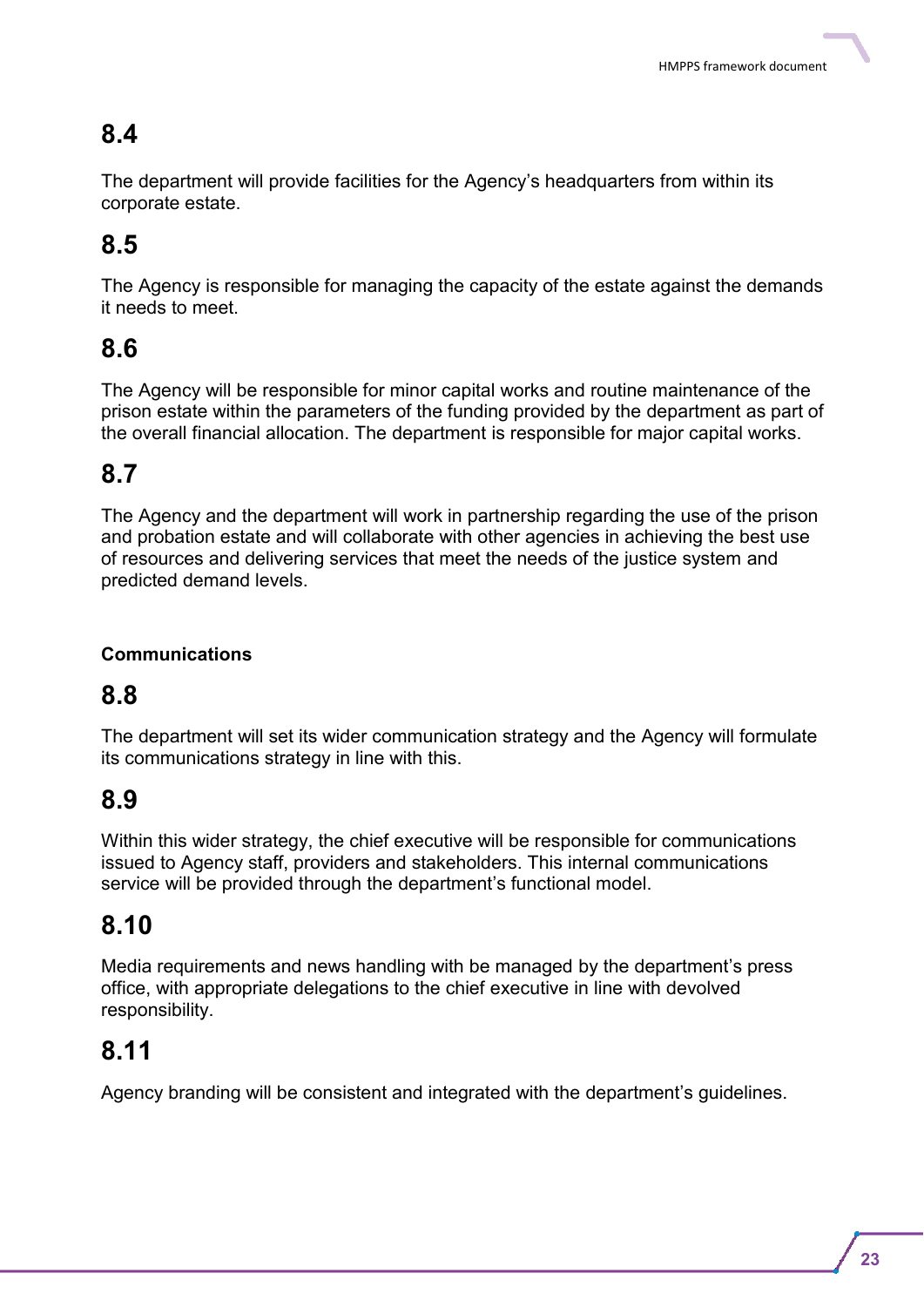

#### **Finance**

### **8.12**

Finance policy and procedures are set by the department and augmented by the Agency in detailed manuals and guidance documents that are business specific.

### **8.13**

Finance services will be provided to the Agency through the department's functional model, and will deliver financial control and financial planning and management.

### **8.14**

The director of finance allocated to HMPPS will sit as a full member of the Agency board.

#### **Human Resources**

### **8.15**

The Agency shall operate within the MoJ HR operating model and people strategy including delivery of services centrally across government by Civil Service Human Resources.

### **8.16**

An HR function will remain in the Agency to deliver key business-specific services including employee relations (within the MoJ medium term employee relations strategy), organisation development and change management, HR business partnering to frontline services and operational training.

#### **Shared Services Connect Limited**

### **8.17**

The department will obtain a range of services to support the finance, human resources and procurement functions through the department's contract with Shared Services Connected Ltd. These services will be defined within the contract which will be managed by the MoJ Shared Services Client and Contract Management Function. The Agency will be represented on the shared services governance bodies.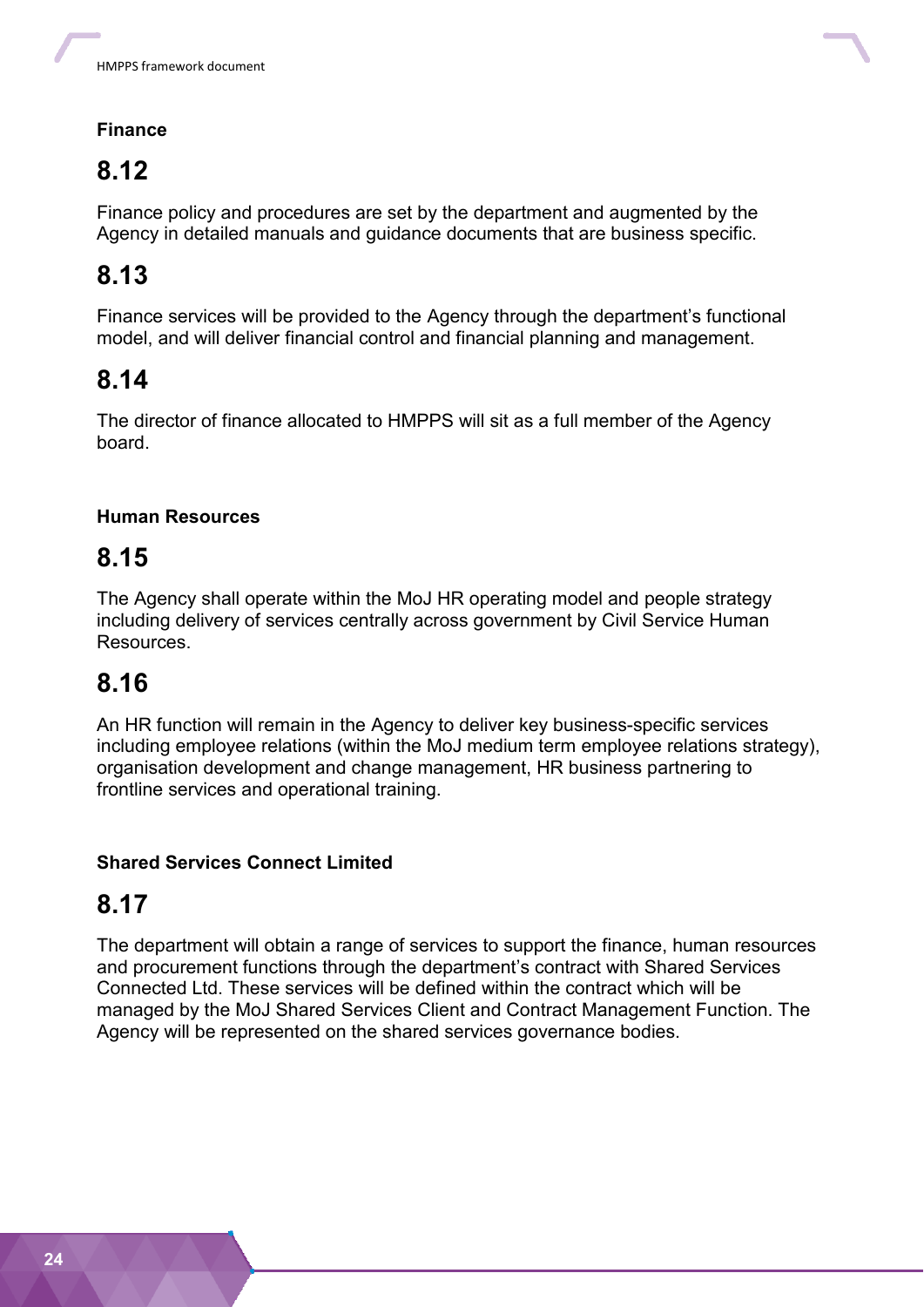#### **Digital**

### **8.18**

Provision of ICT infrastructure, security, and live service support will be provided by the department as part of the functional management model. The Agency will be responsible, working in conjunction with the department, for delivering ICT transformation programmes.

### **8.19**

The director for digital will sit as a full member of the Agency board

#### **Commercial**

### **8.20**

Commercial policy, standards, and controls, are retained by the MoJ and all commercial activities outside of performance management on contracts are provided under the functional model.

### **8.21**

Commercial policy and procedures are set by the Government Commercial Function and the department's chief commercial officer. The department is responsible for assuring the government commercial function that we are operating in line with their policies.

### **8.22**

The department will commission prison, probation and youth custody services. The Agency will retain performance management of certain contracted services including contractually managed prisons, Community Rehabilitation Companies, privately managed youth custody and other critical frontline contracted services. Performance information will be shared with commissioners so that they can use this information as part of the commissioning cycle.

#### **Analytical services**

### **8.23**

Analytical services will be provided to the Agency under the functional leadership model. A lead analyst for the Agency will attend the Agency board and be accountable for producing the necessary performance reports to enable the Agency to successfully deliver.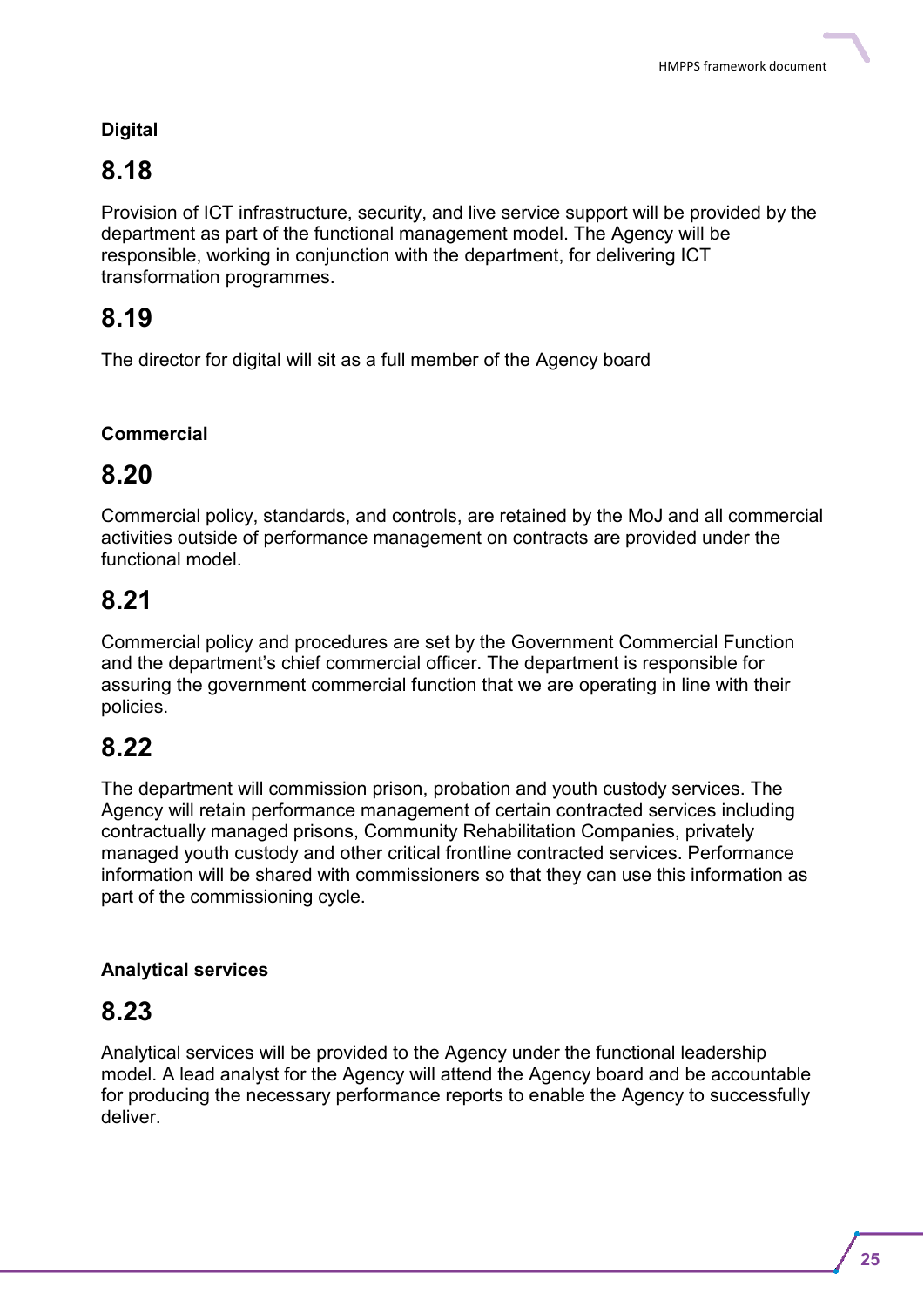

The Agency will develop and maintain a management information strategy which reflects the department's management information strategy. The Agency will be accountable for delivering this strategy, including being responsible for the accuracy and timeliness of data recording on operational and other critical IT systems.

#### **Security and information assurance**

### **8.25**

The Agency is required to comply with government and departmental standards for the management of security and information risk, and reports on its compliance as necessary.

#### **Freedom of information and data protection**

### **8.26**

The Agency will carry out its obligations under the Freedom of Information Act, the Data Protection Act and the Environmental Information Regulations, including ensuring requests are handled in line with agreed departmental processes. The Agency will respond to requests on matters related to the operational delivery of our services. This will be carried out with assistance from the department's data access and compliance unit.

#### **Taxation**

### **8.27**

Taxation policy, advice and related services will be provided by the department.

#### **Legal services**

### **8.28**

The Government Legal Department (GLD) provides advisory, commercial and employment legal services to the Agency on its activities and the litigation division of GLD handles Agency litigation. On occasions the Agency may engage external legal services in accordance with established processes.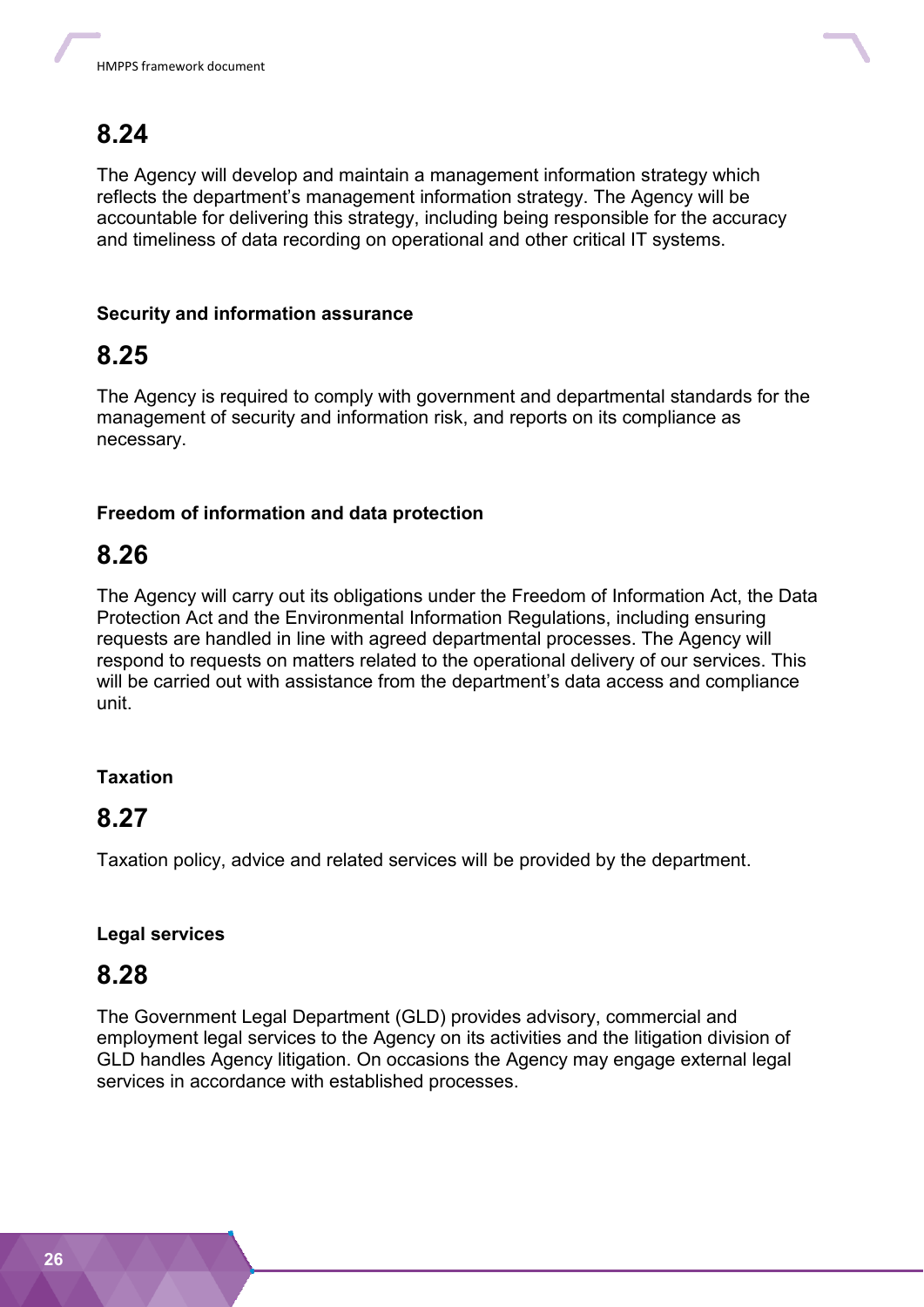## <span id="page-30-0"></span>**Annex – compliance with government-wide corporate guidance and instructions**

The Agency shall comply with the rules and instructions contained in the following documents:

- Appropriate sections of [Corporate Governance in Central Government](http://www.hm-treasury.gov.uk/d/corporate_governance_good_practice_july2011.pdf)  [Departments: Code of Good Practice](http://www.hm-treasury.gov.uk/d/corporate_governance_good_practice_july2011.pdf) and 'guidance' published alongside the code
- Managing Public Money (MPM)
- [Government Internal Audit Standards](http://www.hm-treasury.gov.uk/psr_governance_gia_guidance.htm)
- [Government Financial Reporting Manual \(FReM\)](https://www.gov.uk/government/publications/government-financial-reporting-manual-2016-to-2017)
- relevant 'Dear Accounting Officer' letters
- [Regularity, propriety and value for money](http://www.hm-treasury.gov.uk/psr_governance_valueformoney.htm)
- Consolidation Officer Memorandum, and relevant DCO letters
- relevant Freedom of Information act, guidance and instructions (Ministry of Justice)
- other relevant guidance and instructions issued by Her Majesty's Treasury in respect of whole of government accounts
- other relevant instruction and guidance issued by the central departments
- specific instructions and guidance issued by the department
- recommendations made by the Public Accounts Committee, or by other Parliamentary authority that have been accepted by the government and relevant to the agency

The agency shall refer to the following documents for general guidance:

- [Management of Risk: The Orange Book](http://www.hm-treasury.gov.uk/d/orange_book.pdf)  Principles and Concepts
- Managing the Risk of Fraud: Tackling Internal Fraud
- the Parliamentary and Health Service Ombudsman's Principles of Good Administration